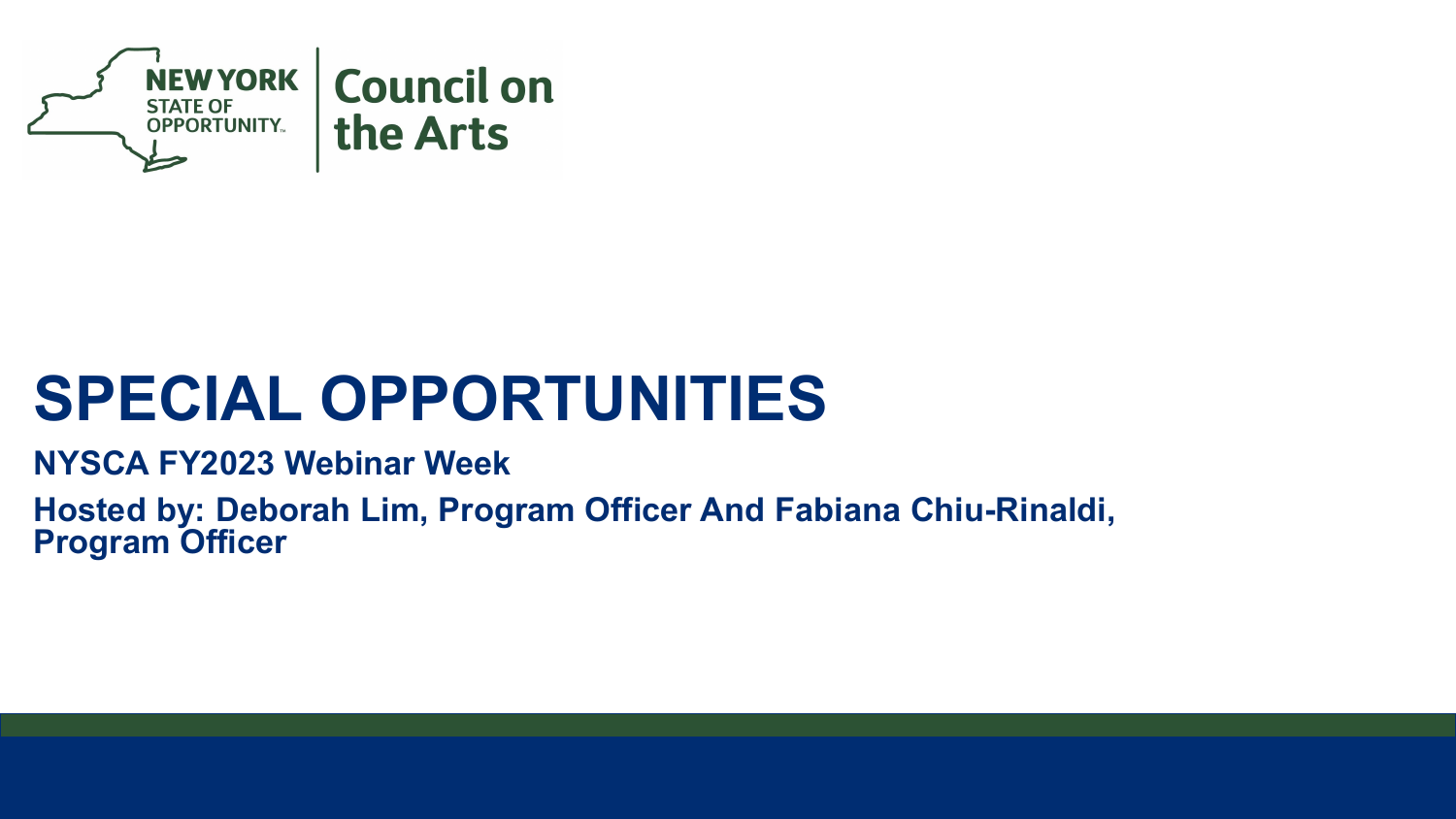#### **Welcome!**

• The FY2023 **guidelines** and **application manual** can be found on the FY2023 Opportunities Page on the NYSCA website: <https://arts.ny.gov/FY2023FundingOpportunities>

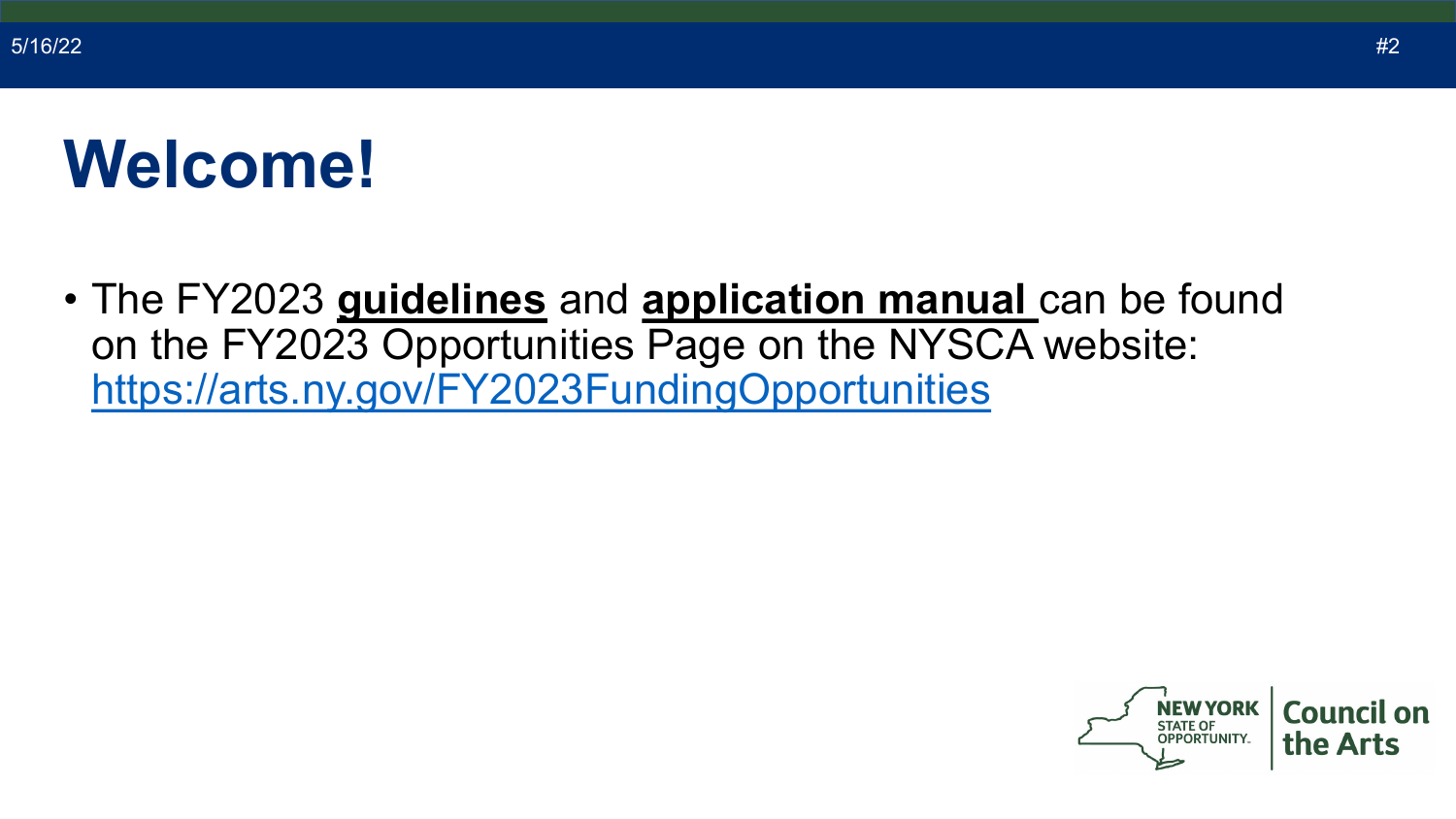### **NYSCA FY2023 Funding Overview**

- We are immensely grateful to Governor Hochul and our State Legislature for a record \$140 million investment in the arts
- Five NYSCA opportunities are currently open
- Capital Projects funding opportunity will open in Fall 2022

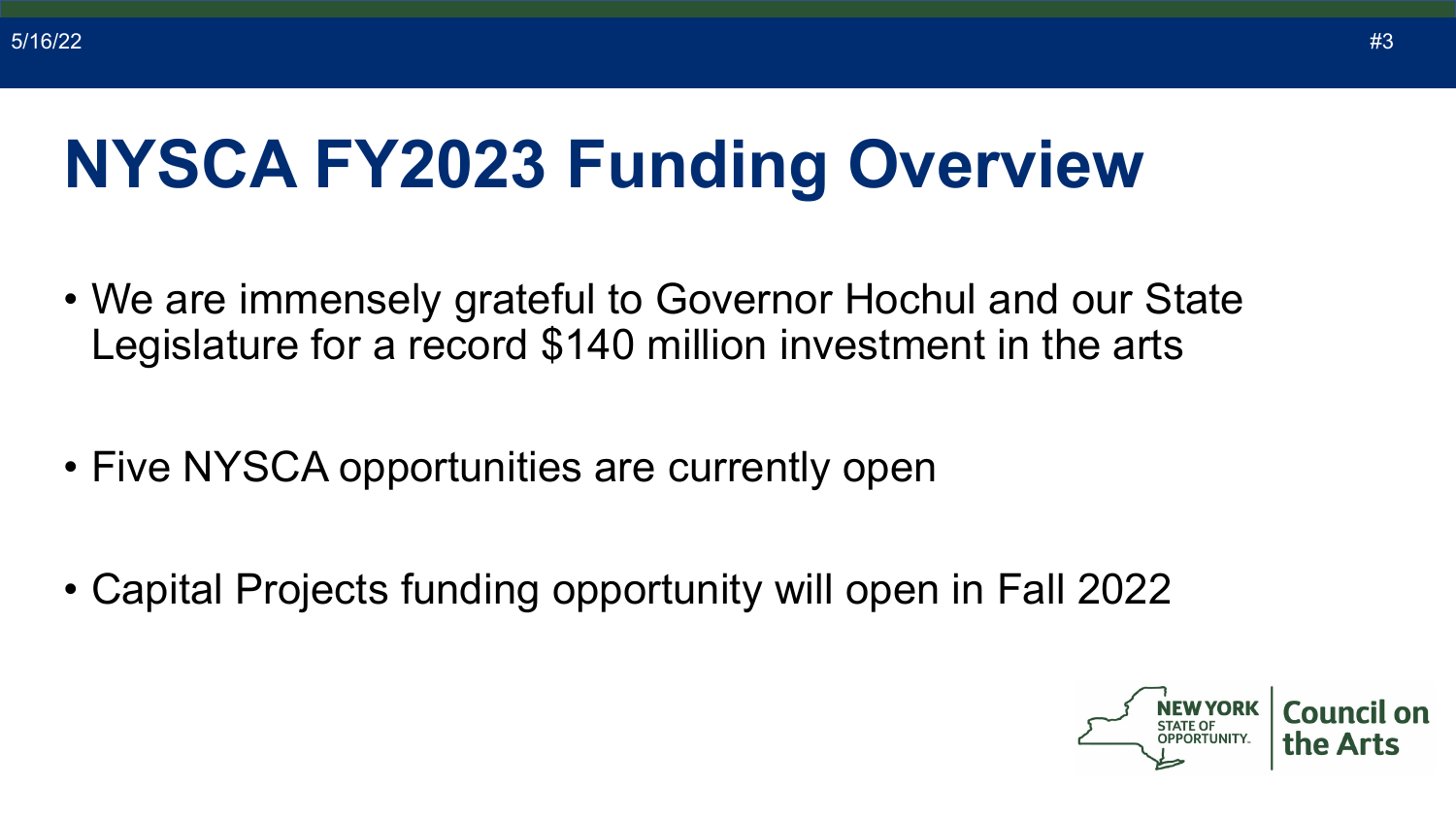#### **Prequalification**

- You must be Prequalified in the New York State Grants Gateway online portal at the application deadline to be eligible for funding from NYSCA. *Please note: This is a separate portal from the application portal.*
- Don't wait start this process now!
- **Nonprofit organizations must be prequalified to do business with New York State agencies before they can compete for State grants.** The process allows nonprofits to address questions and concerns prior to entering a competitive bid process.



**Council on** 

the Arts

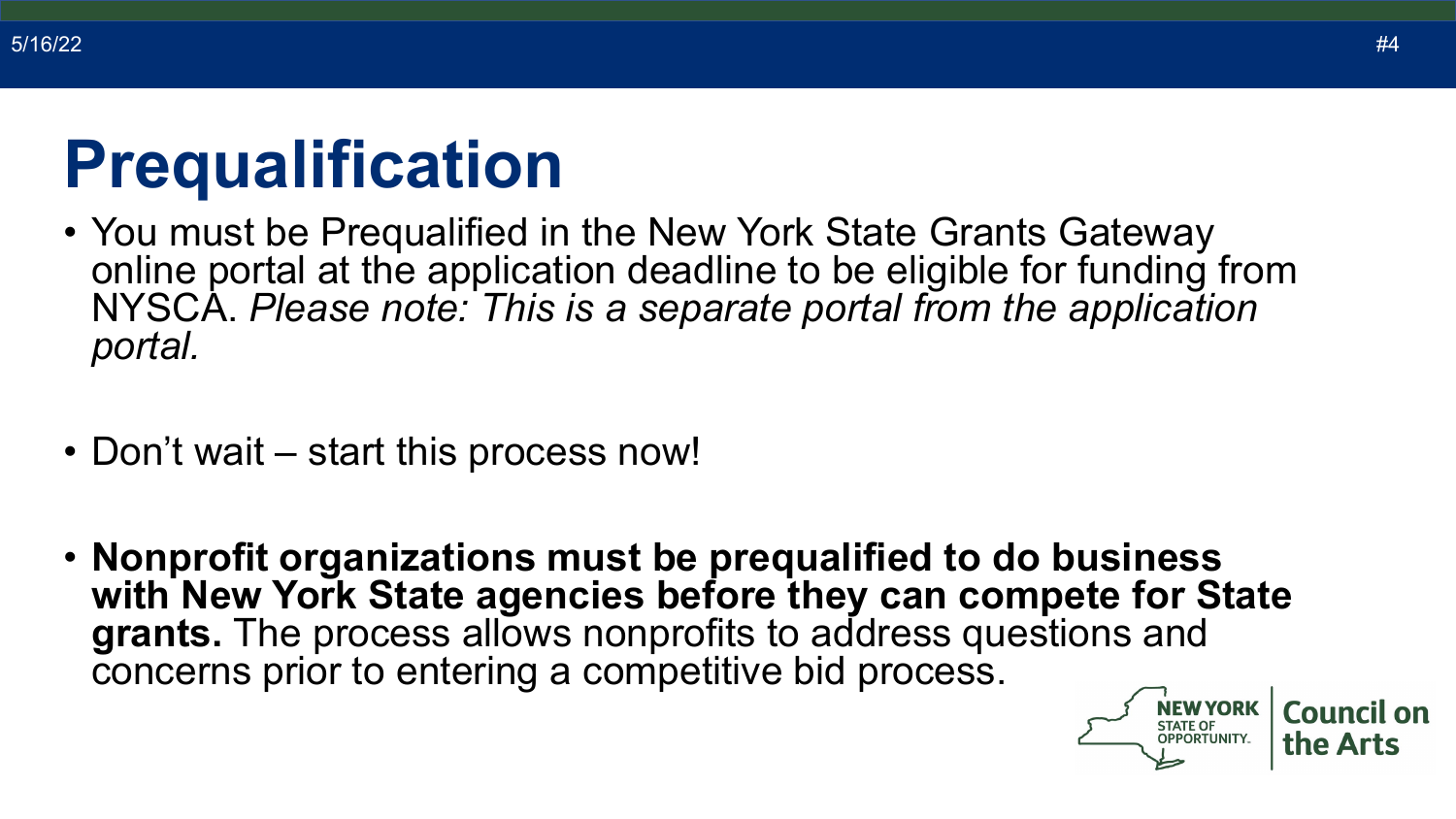#### **Prequalification**

- **New Applicants:** Please begin the Prequalification process as soon as possible.
- **Returning Applicants:** Please be sure to check your vault status. *Hundreds of vaults are expiring in the next few months, please review your status today*.
- If you have additional questions on the Prequalification requirement, please contact us at [help@arts.ny.gov](mailto:help@arts.ny.gov) or visit our website for more information.

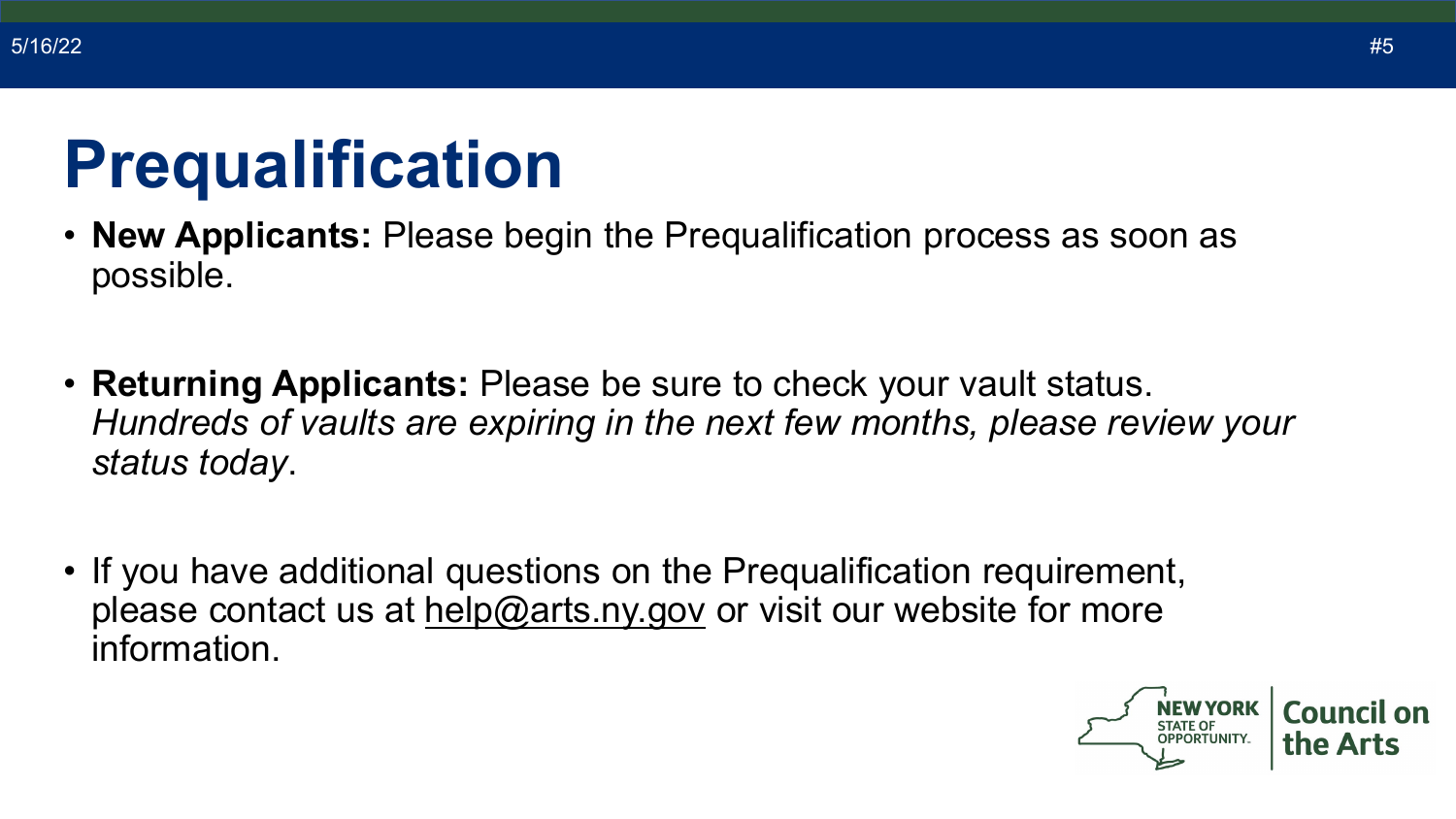### **Key Dates**

- Guidelines posted: **May 9, 2022**
- Application portal opens: **May 24, 2022**
- Application portal closes: **July 12, 2022, at 4PM**

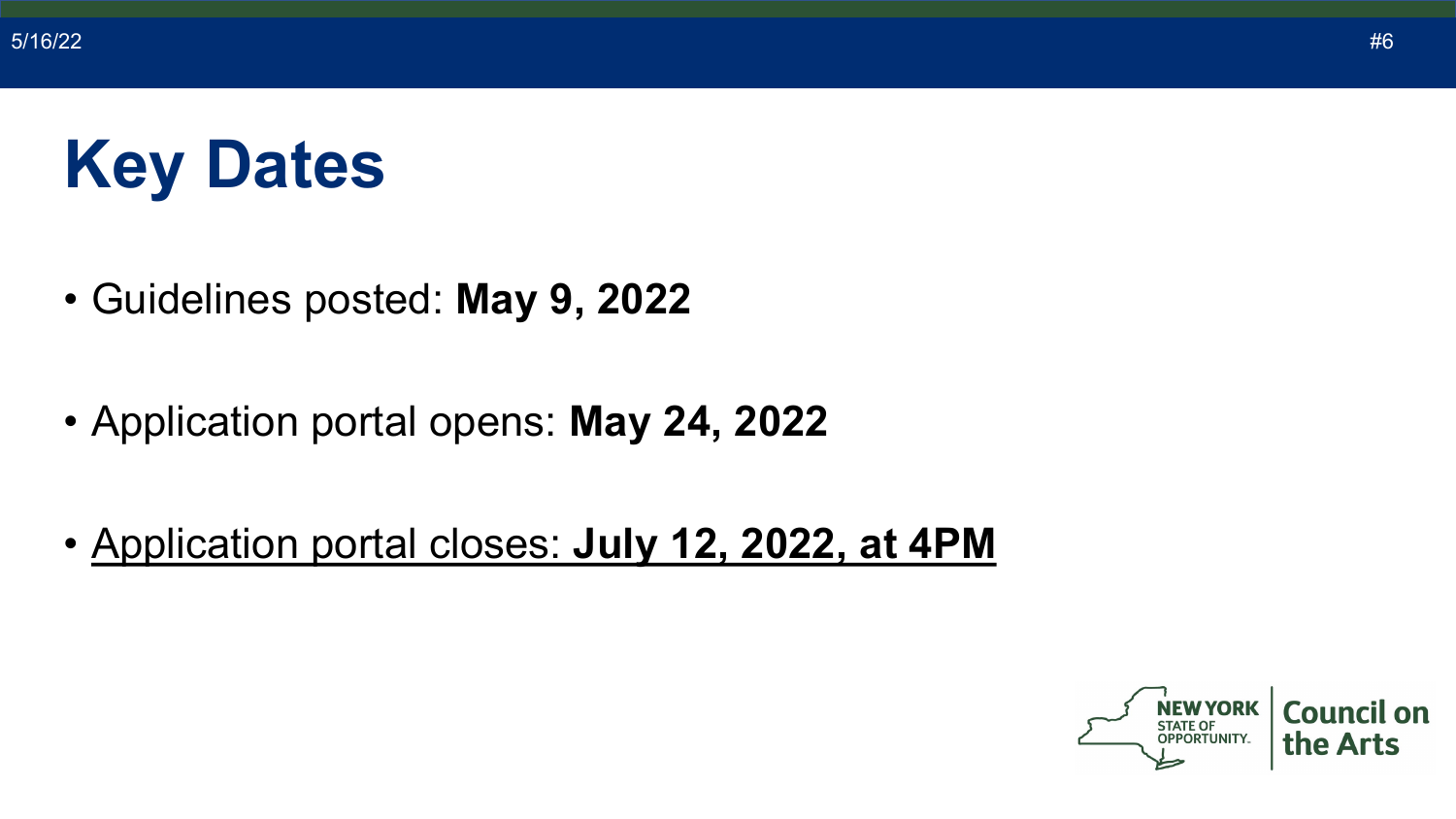# **Opportunity Overview**

#### **Eligibility:**

• Must be: a non-profit organization either incorporated in or registered to do business in New York State; a Native American tribe in New York State; or a unit of government in New York State municipalities.

• Must have your principal place of business located in New York State.

• *Is your organization unincorporated? Some opportunities offered by NYSCA permit fiscal sponsorships by an eligible non-profit organization. Please review guidelines.*

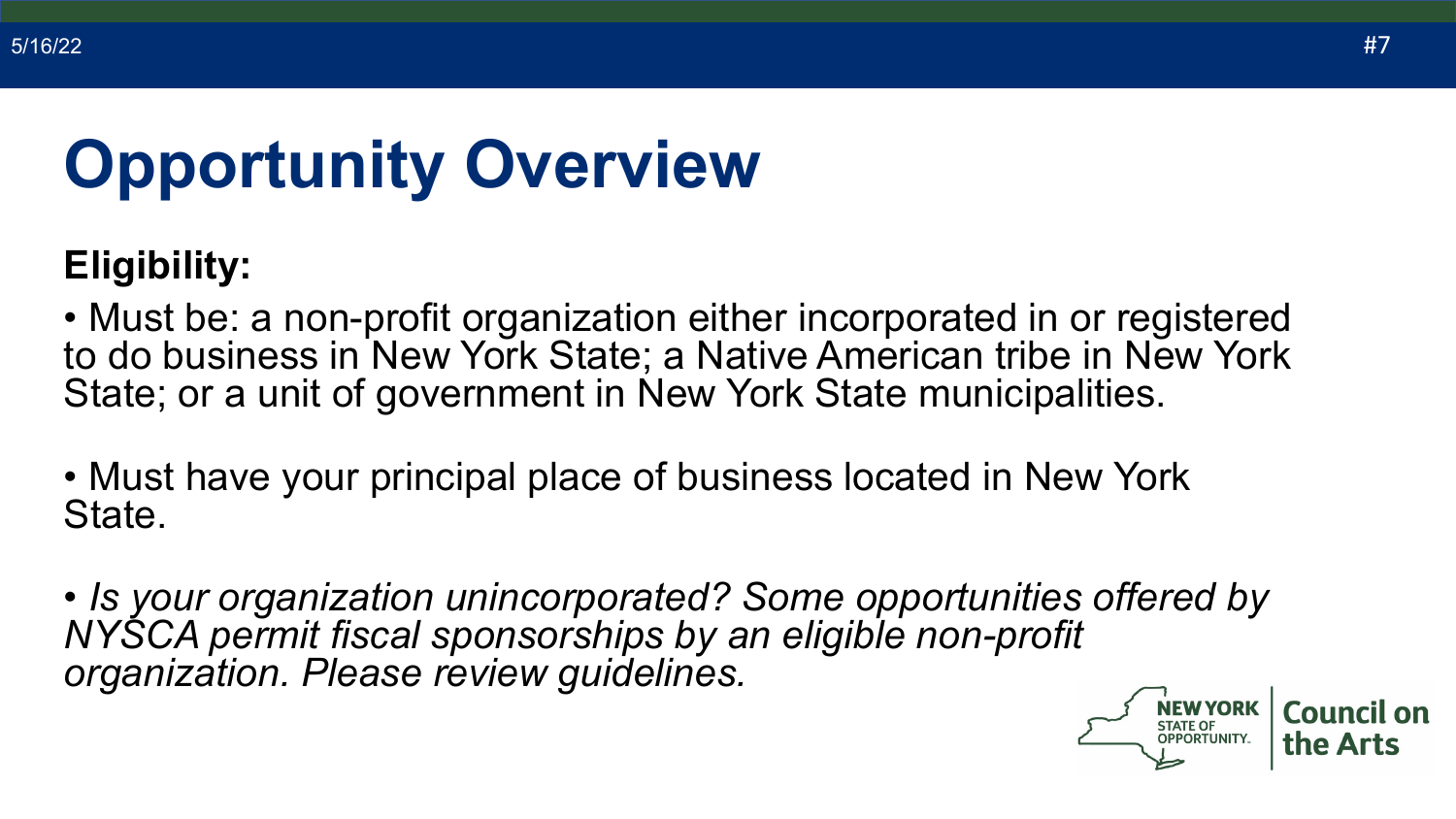### **Opportunity Overview**

#### **For FY2023 the following Special Opportunities are open for application:**

- Folk and Traditional Arts Apprenticeships
- Rehearsal and Studio Space for Performing Arts
- Performing Arts Residencies

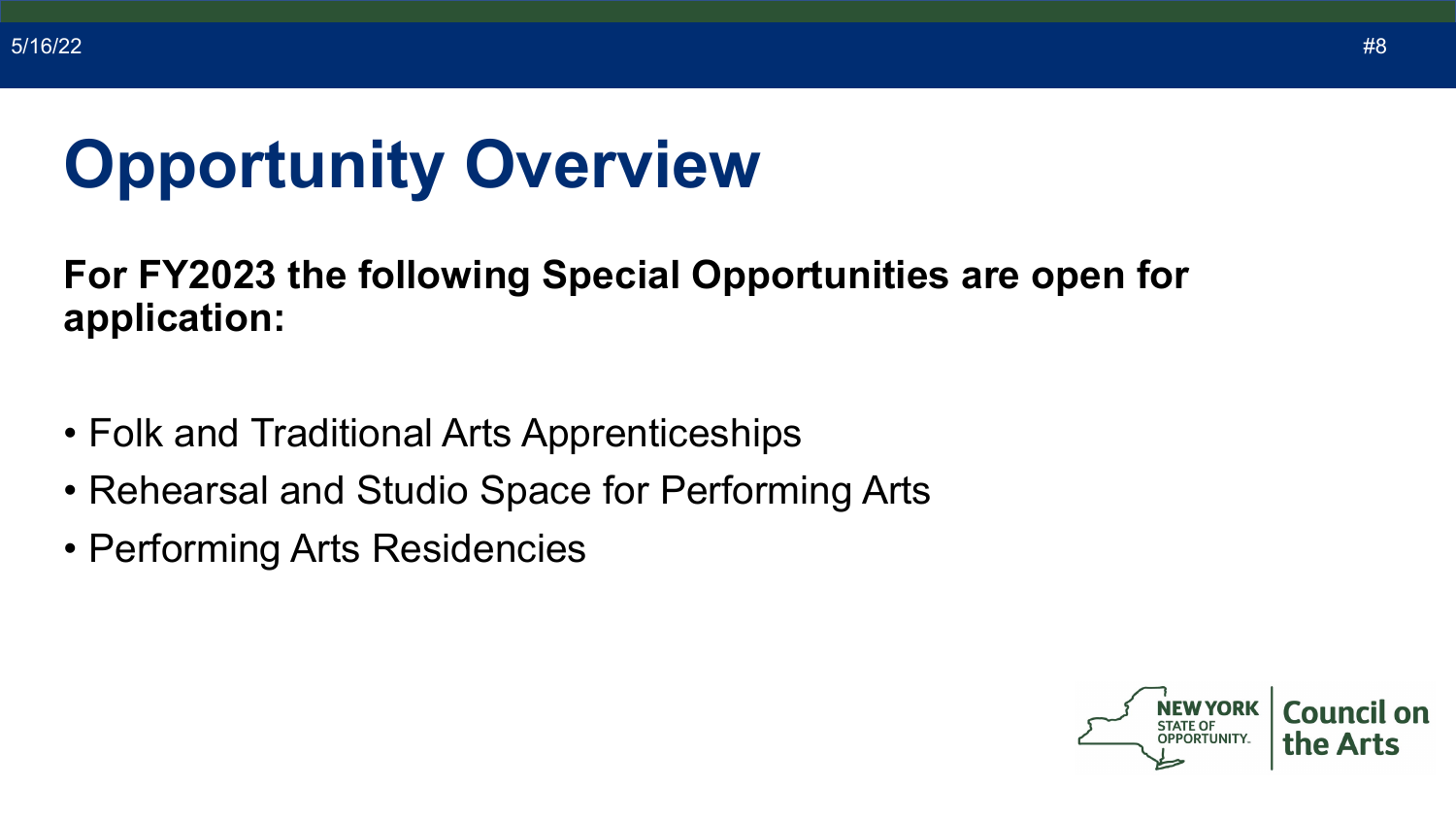### **Funding Priorities**

#### **Folk and Traditional Arts Apprenticeships**

- Apprenticeships can stimulate the continuity of traditional arts
- Presents practitioners an opportunity to study with master folk artists from their own communities
	- . A detailed study plan must be part of the application
	- . Support is awarded to both the master and the apprentice(s)
	- $\alpha$  Awards up to \$10,000

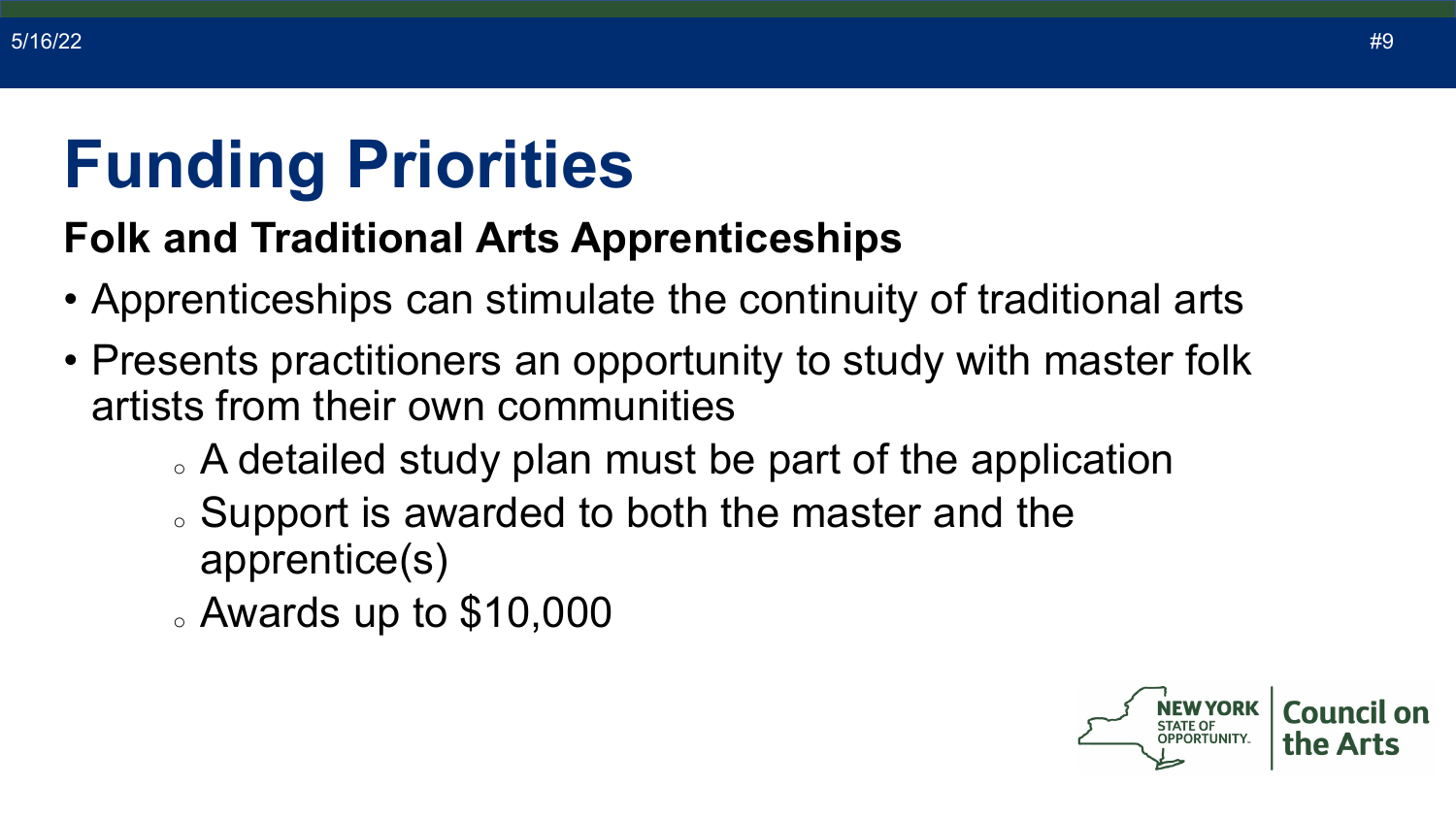#### **Narrative Questions - Apprenticeships CREATIVITY**

• Describe the folk art form to be explored during this apprenticeship. Be sure to discuss the ways this art form is currently practiced in the community where the master artist lives/works, and by whom.

• Identify the master folk artist including the individual's experience practicing the art form as well as teaching the tradition. Identify where and from whom was it learned. Identify the apprentice including the individual's experience in practicing this or any folk art form.

• Explain how the apprentice was selected. If the master and apprentice have previously worked together, please detail this past association and why an apprenticeship is needed now to develop new skills or repertoire.

• Detail the level of ability/accomplishment which can be achieved through this project. Be as specific as possible.

#### **MANAGERIAL**

• Include a session-by-session study plan, discussing how this was developed and by whom. Indicate if any public<br>presentations will occur, if the sessions will be recorded and/or who will own anything created out of this apprenticeship or any tools purchased.

• Share how the apprentice will practice the tradition after the sessions and contribute to the sustainability of the folk art form.

• Please state your total request amount, and indicate the amount of compensation you will provide to the master artist and each apprentice.

*\*A Letter of Commitment and Audio/Visual Work Samples are also required under "Support Materials"*

**NEW YORK** 

**STATE OF** OPPORTUNITY. **Council on** 

the Arts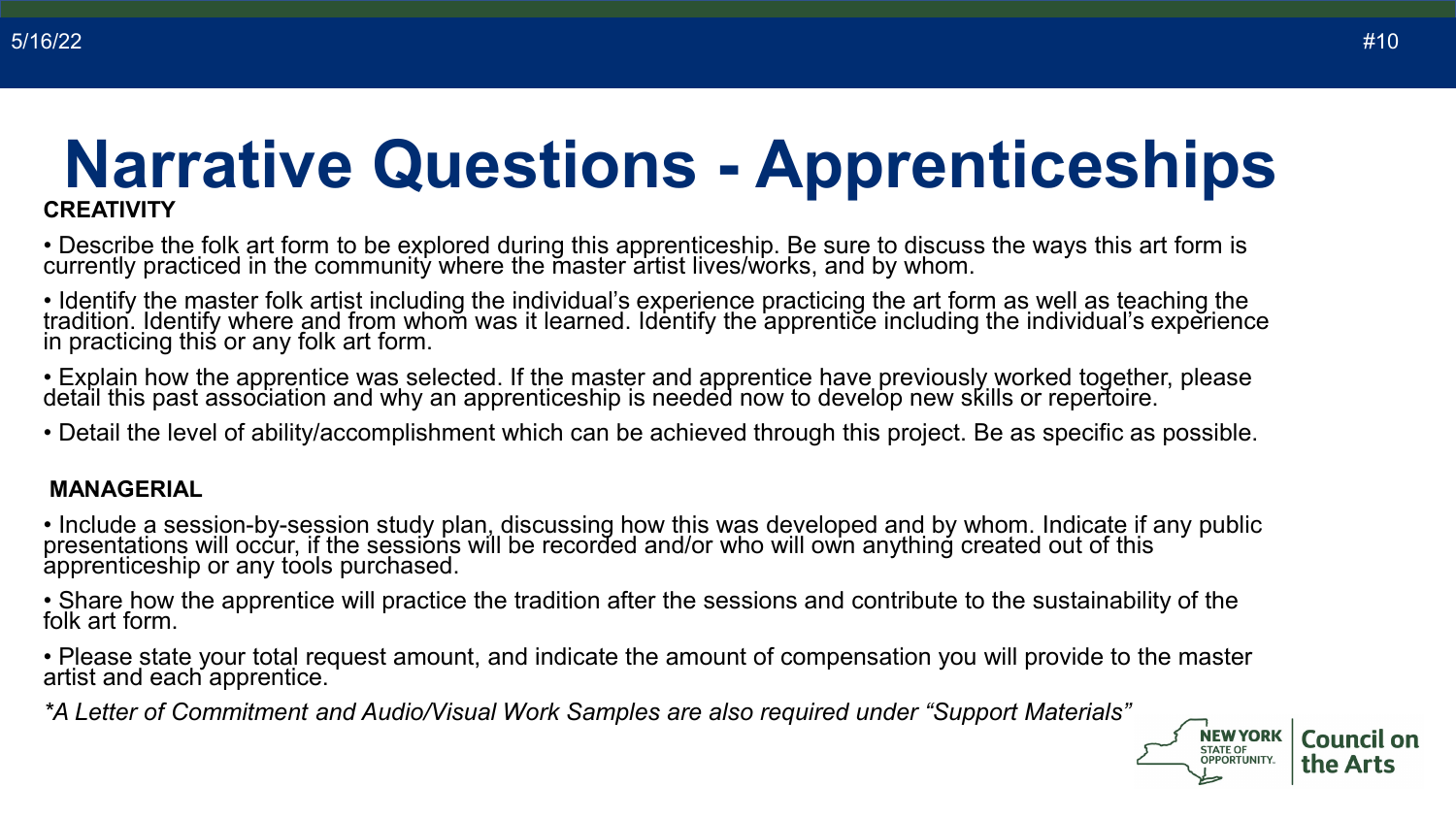### **Funding Priorities**

#### **Rehearsal and Studio Space for Performing Arts**

- Provide affordable rehearsal and studio space for performing artists
- Open rental process– not curated
	- o A minimum of 1000 hours each year must be utilized for calendar year 2023, at a rate of \$10 or less per rehearsal hour.
	- $\circ$  No single artistic entity may use more than 10% of the subsidized hours
	- o Fiscally sponsored organizations are NOT eligible in this category
	- o One request per organization
	- o Awards range from \$15,000 \$35,000

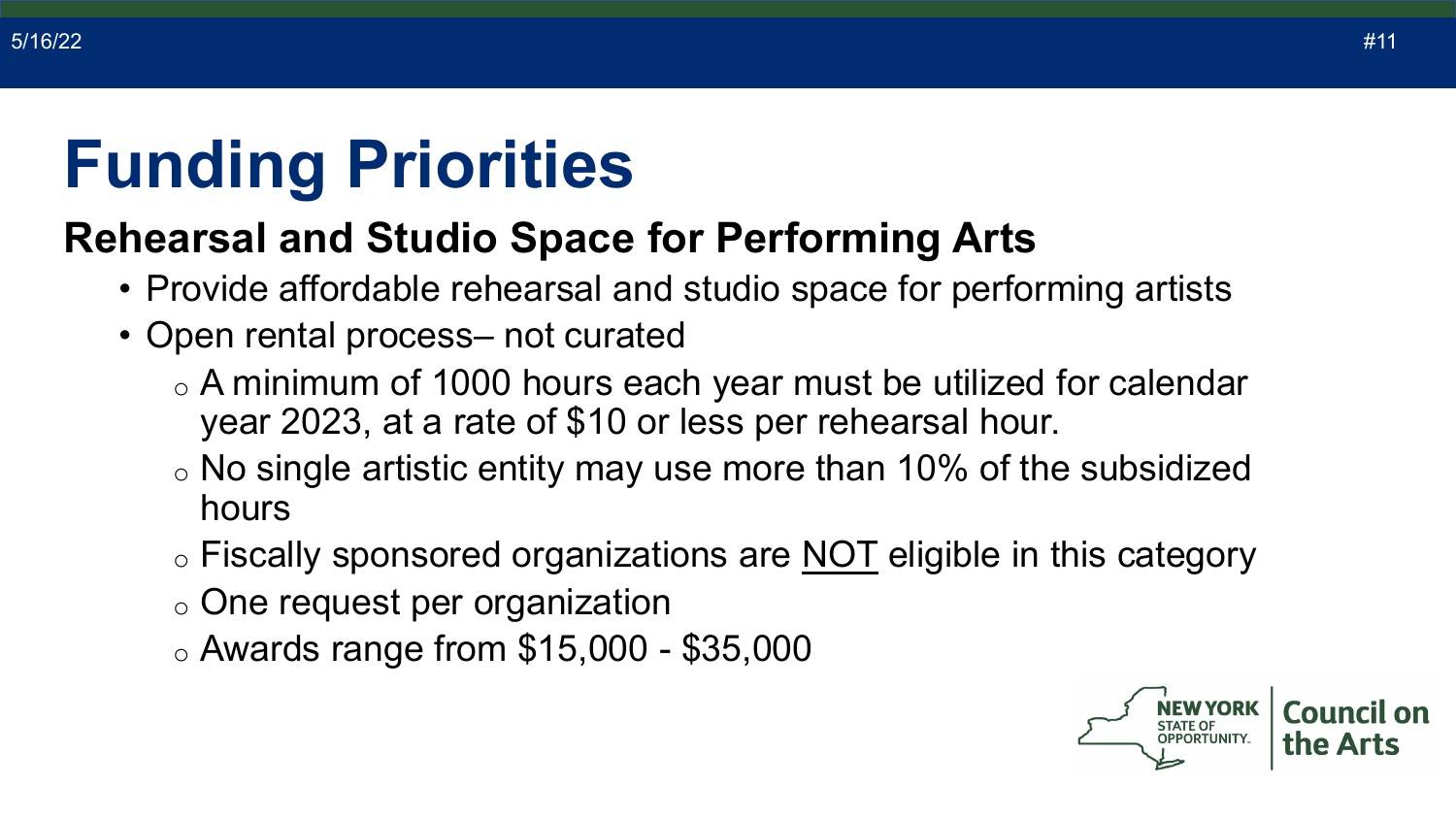#### **Narrative Questions – Rehearsal Space CREATIVITY**

- Describe the project and include an estimate of the number of artists and organizations who will benefit from this activity, and the total number of rehearsal hours being projected for actual usage during the proposed NYSCA subsidy period. Include the days and times the space will be available during the week.
- Describe how this project fits within the organization's mission and artistic / cultural vision, its significance, and creative and innovative contribution to the field, artists and public.

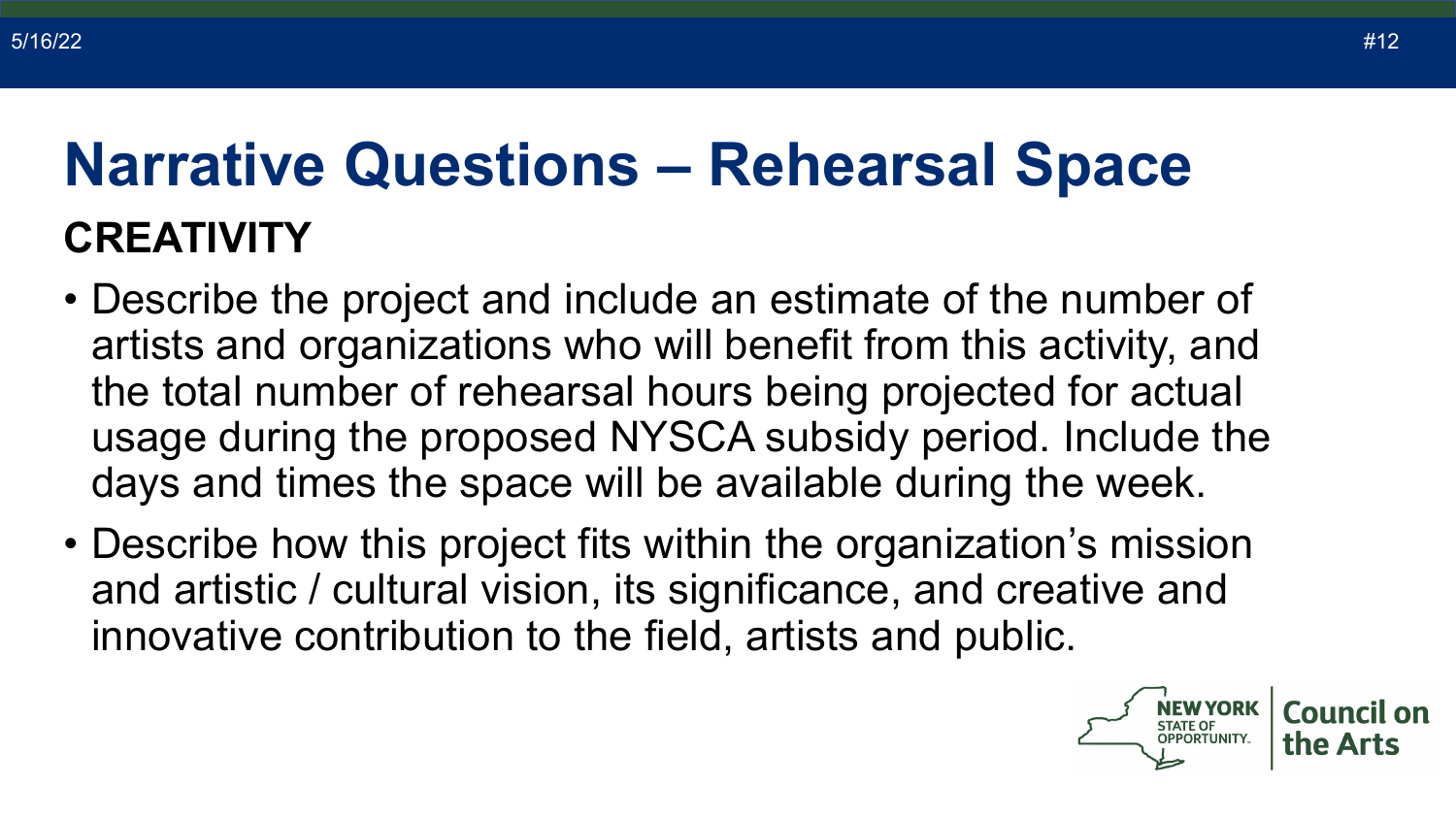#### **Narrative Questions – Rehearsal Space PUBLIC SERVICE**

- What are the primary disciplines being served by this opportunity?
- Describe how space rental is promoted and marketed. Include plans to reach arts groups and artists from underrepresented communities.
- Describe the studio booking process.
- Physical Space: Describe the physical dimensions of the space (length, width, ceiling height), and whether there are obstructing pillars. Note any information relevant to the artišts being served. For example, the nature of the floor surface for dance; soundproofing for music; or whether approved for use by the Actors' Equity Association for theater.
- Amenities and Equipment: Indicate the existence of dressing rooms, rest rooms, windows allowing natural light, heating and air conditioning. Are sound, video and/or theatrical lighting provided? Include information relevant to the artists being served, such as mirrors and barres for dance; music stands and pianos for music; and tables and chairs for theater. Note if additional fees are required for use of any of these items or equipment, and the amount(s).

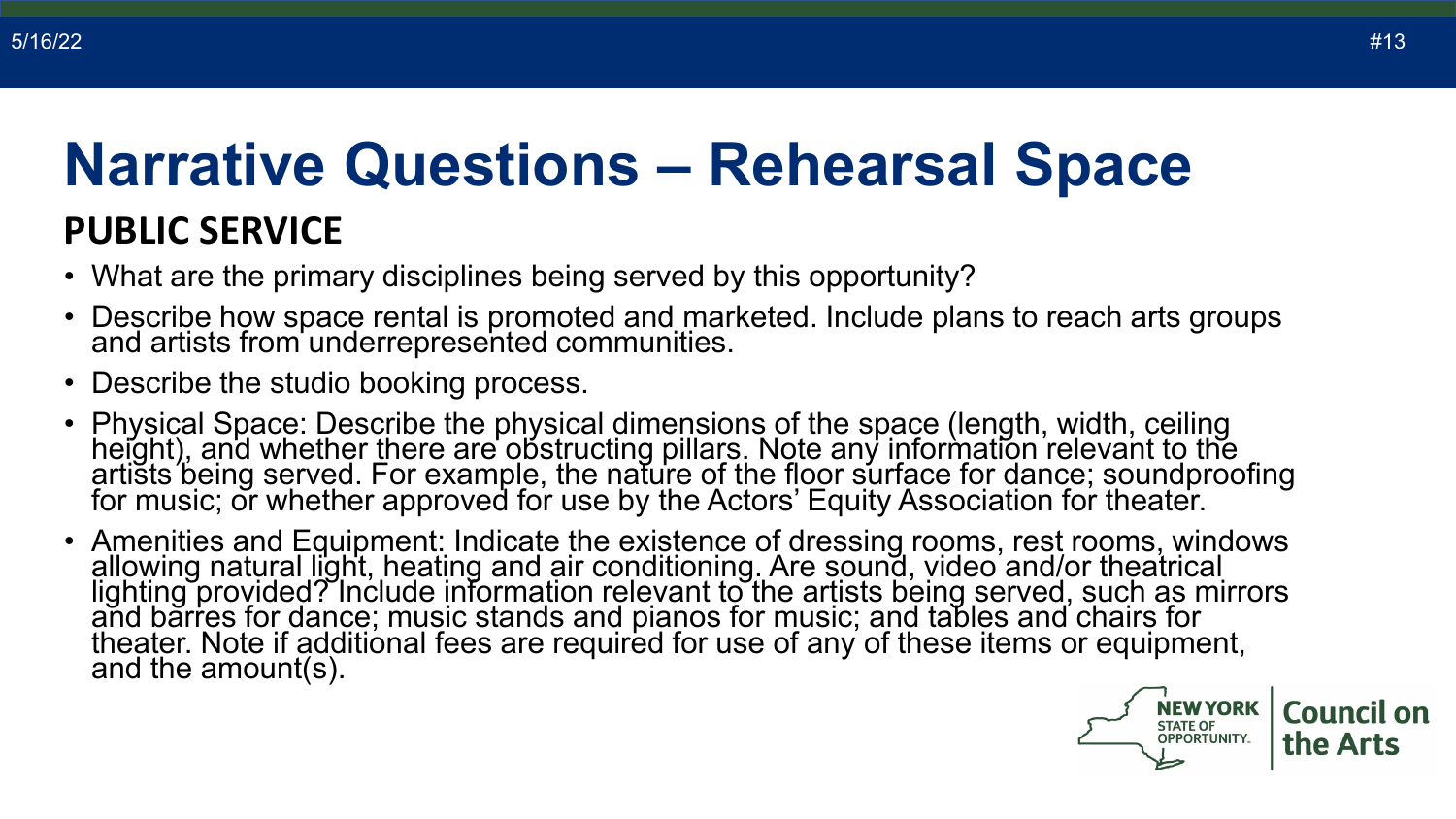#### **Narrative Questions - Rehearsal Space MANAGERIAL & FINANCIAL**

- Indicate whether your organization has previously rented studio space to artists. What is the current rate schedule for rentals? What rate will be charged under the proposed NYSCA subsidy?
- What staff member determines procedures for scheduling and who provides administrative oversight of the rehearsal space program?
- Provide details on what health and safety measures have been or will be put into place to address COVID-19 concerns.

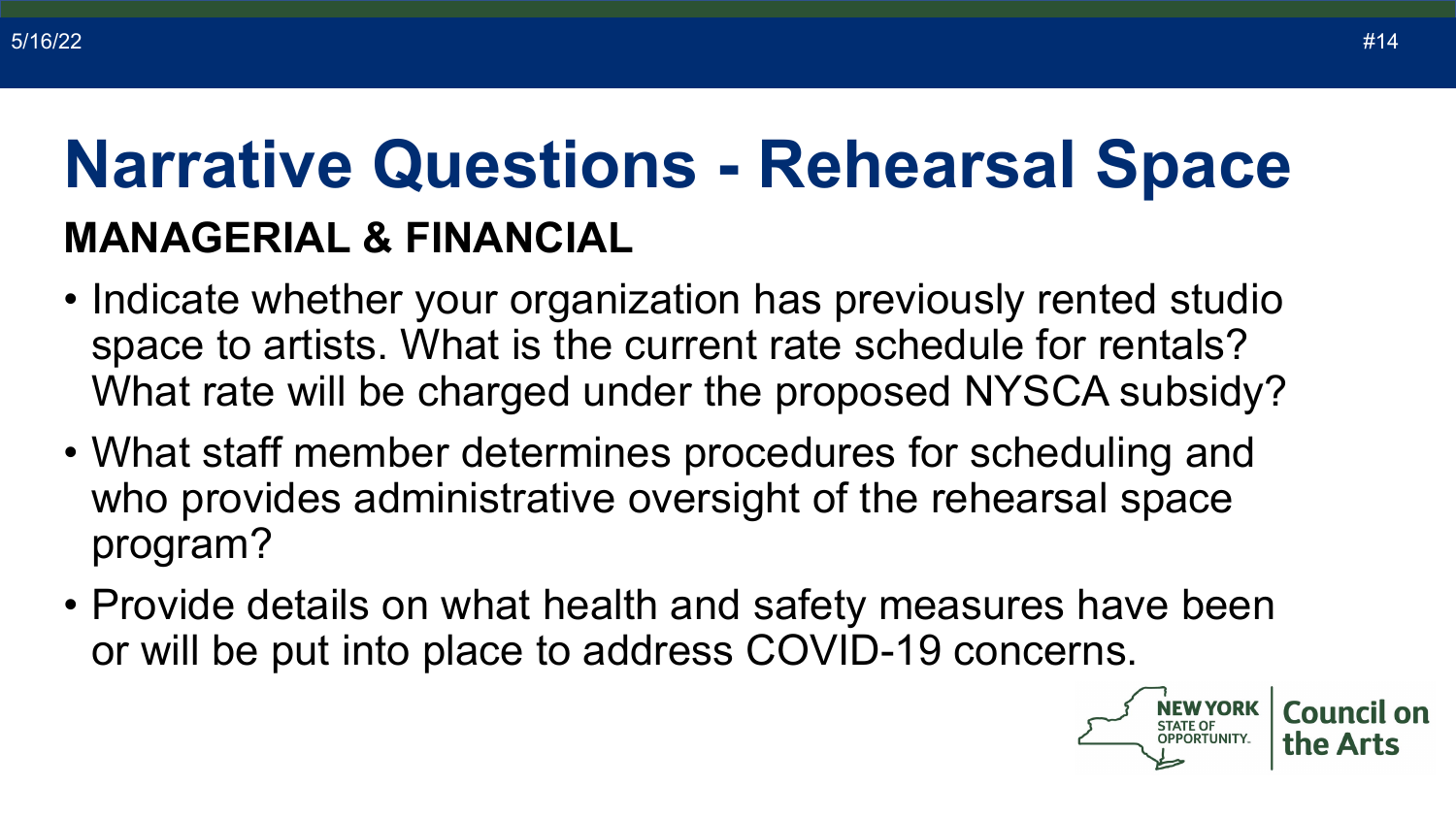### **Funding Priorities**

#### **Performing Arts Residencies**

- Provides an opportunity to expand the reach of artists across NY State
- Provides time for artists to create new work/engage with community
- Prioritizes projects that bring underrepresented art forms into a community/region
	- Residencies must take place **OUTSIDE** of New York City
	- Residencies must take place **OUTSIDE** the applicant's home county
	- Must include a public performance
	- Fiscally sponsored organizations are NOT eligible in this category
	- One request per organization
	- Awards range from \$15,000 \$35,000

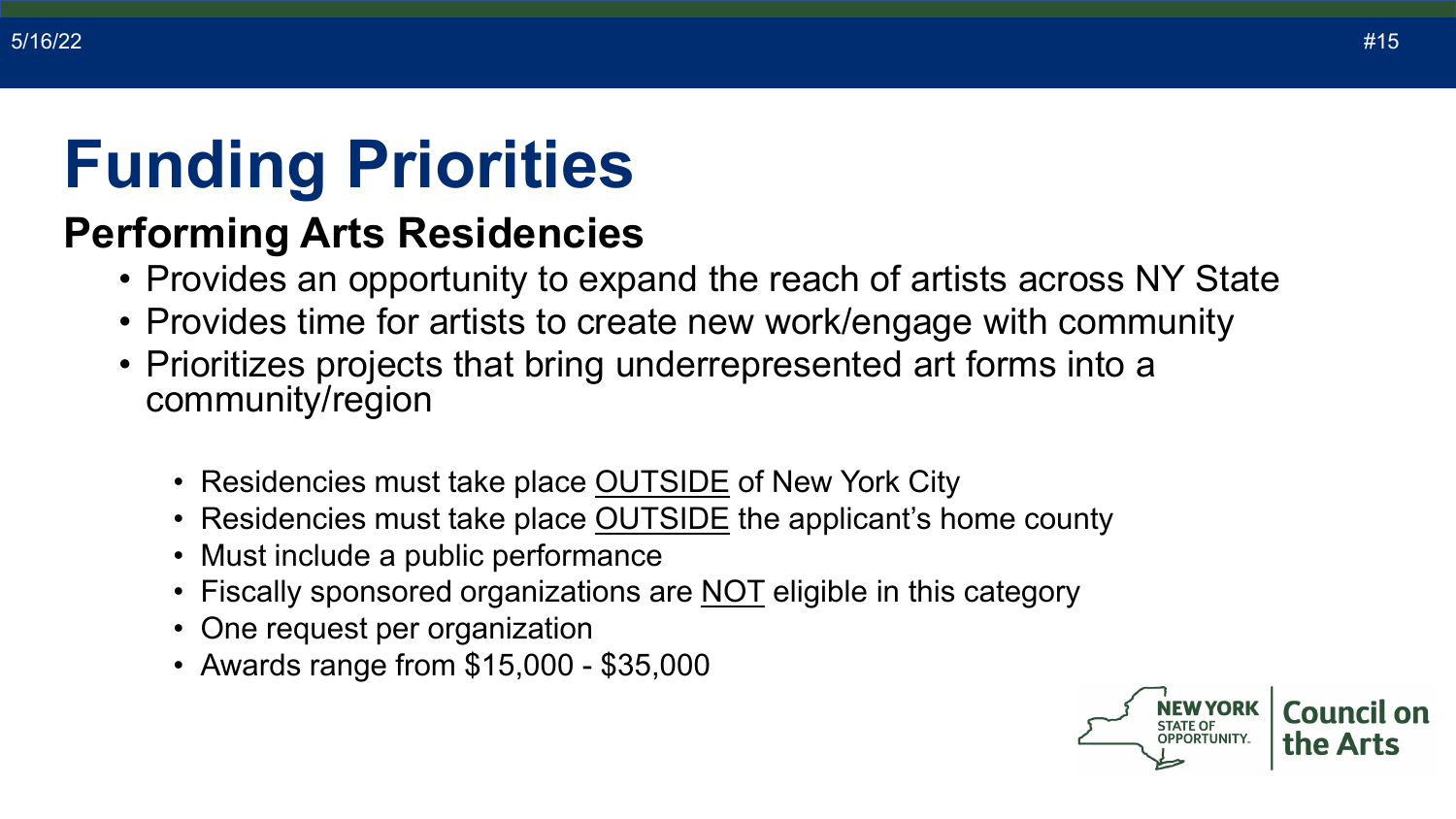### **Narrative Questions - Residencies**

#### **CREATIVITY**

- Provide residency location, host(s), and timeframe
- Describe the goals for this residency project and how the creative time will be utilized
- Describe how this residency aligns with the organization's mission and artistic / cultural vision, its significance, and the creative and innovative contribution of the residency to the field, artists and public

#### **PUBLIC SERVICE**

- Detail plans for educational/community outreach and public performance(s)
- Detail the marketing and audience development plan to promote your residency and public activity. Include any specific efforts to reach underrepresented individuals and local arts groups
- Describe the audiences and communities to be served during this residency
- Describe how the residency and its outcomes will be evaluated

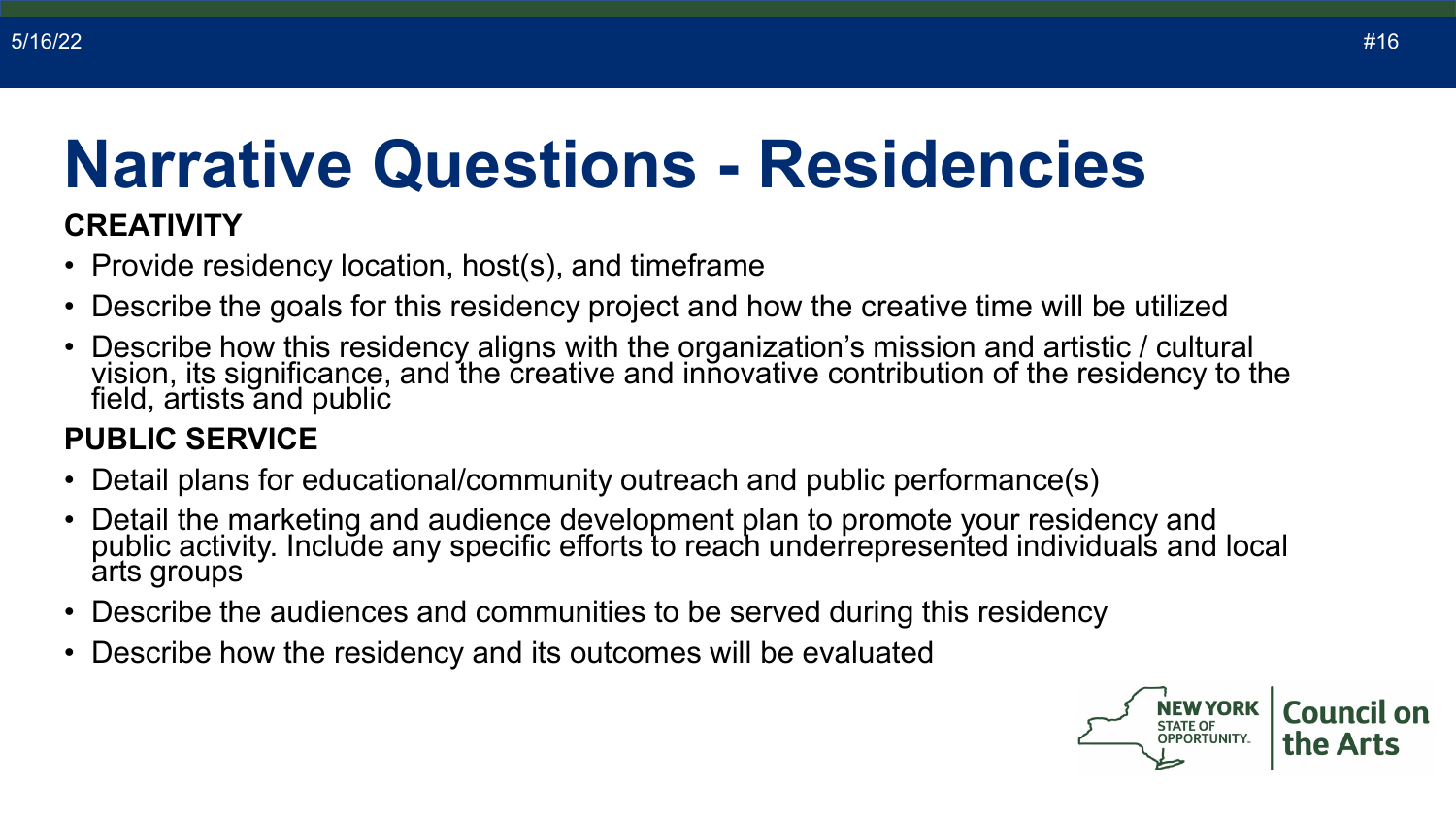# **Narrative Questions - Residencies**

#### **MANAGERIAL & FINANCIAL**

- What will the host(s) or sponsor(s) contribute towards the residency in terms of in-kind services, hoúsing, food, stúdio/theater facilities, transportation, etc.?
- If the Host organization provides an Artist's fee to the resident company, please give details.
- How will artists be compensated by the resident company for this project? Indicate the amounts and the compensation structure to be utilized (e.g., staff, independent contractor, by rehearsal hour, or performance fee). Detail the number of artists involved.
- Provide details on what health and safety measures will be undertaken during the residency in response to COVID-19, to protect artists; administrative, house and<br>tech staff; students; and community members.
- Indicate prior experience in organizing and conducting residencies by the applicant's administrative staff.

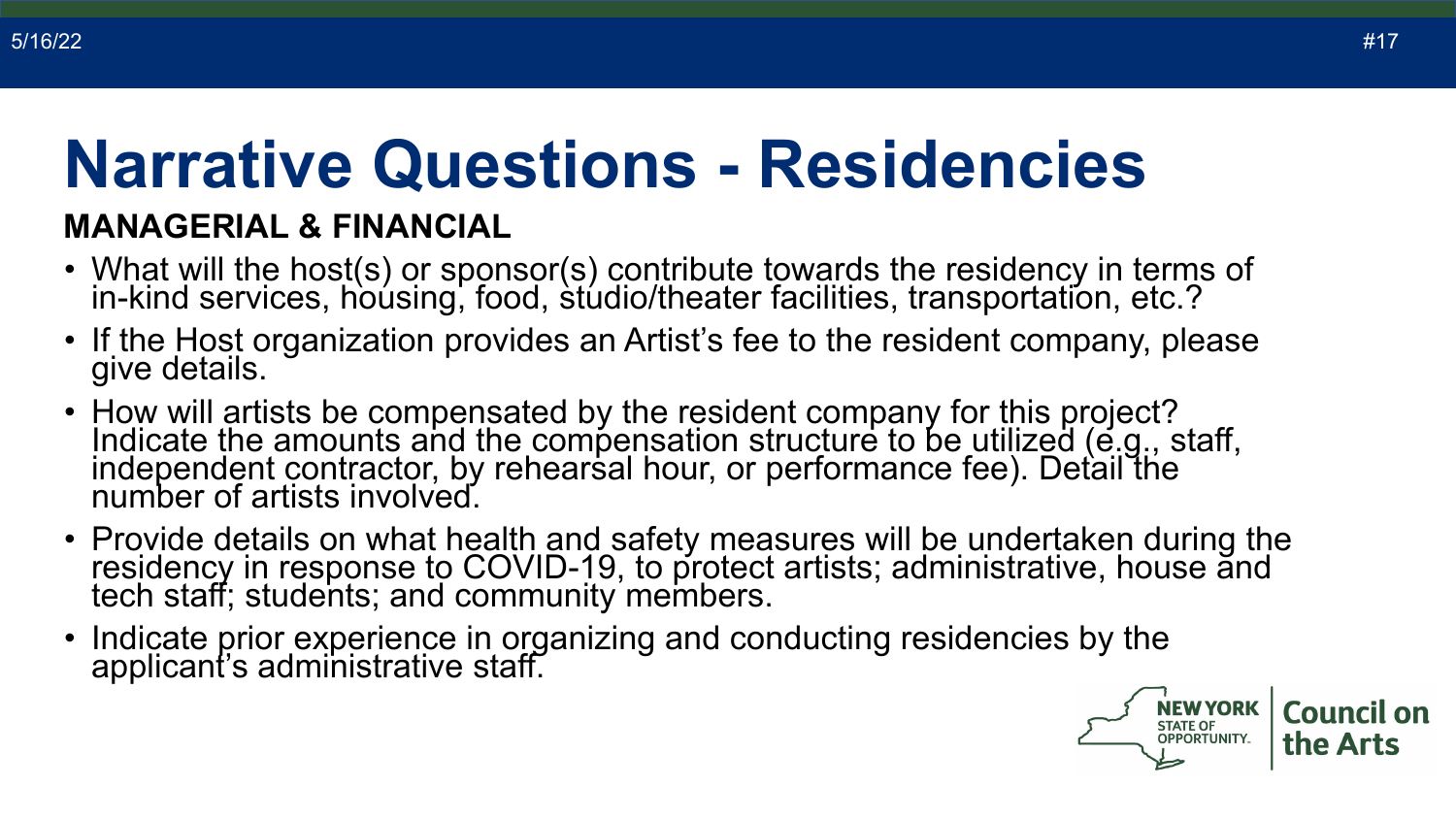# **NYSCA Tips on Application Questions**

- You will have a box for 10,000 characters. Use the indicated Criteria headings to separate out each set of answers, preferably in the order listed.
- Be sure to submit all required supporting materials
- If you are submitting video links containing work that is longer than the allowed time, include start and stop times.
- Make sure all links are 1) not password protected, and 2) active through December 31, 2022.
- Provide samples of recent work not previously submitted for NYSCA application review if possible.

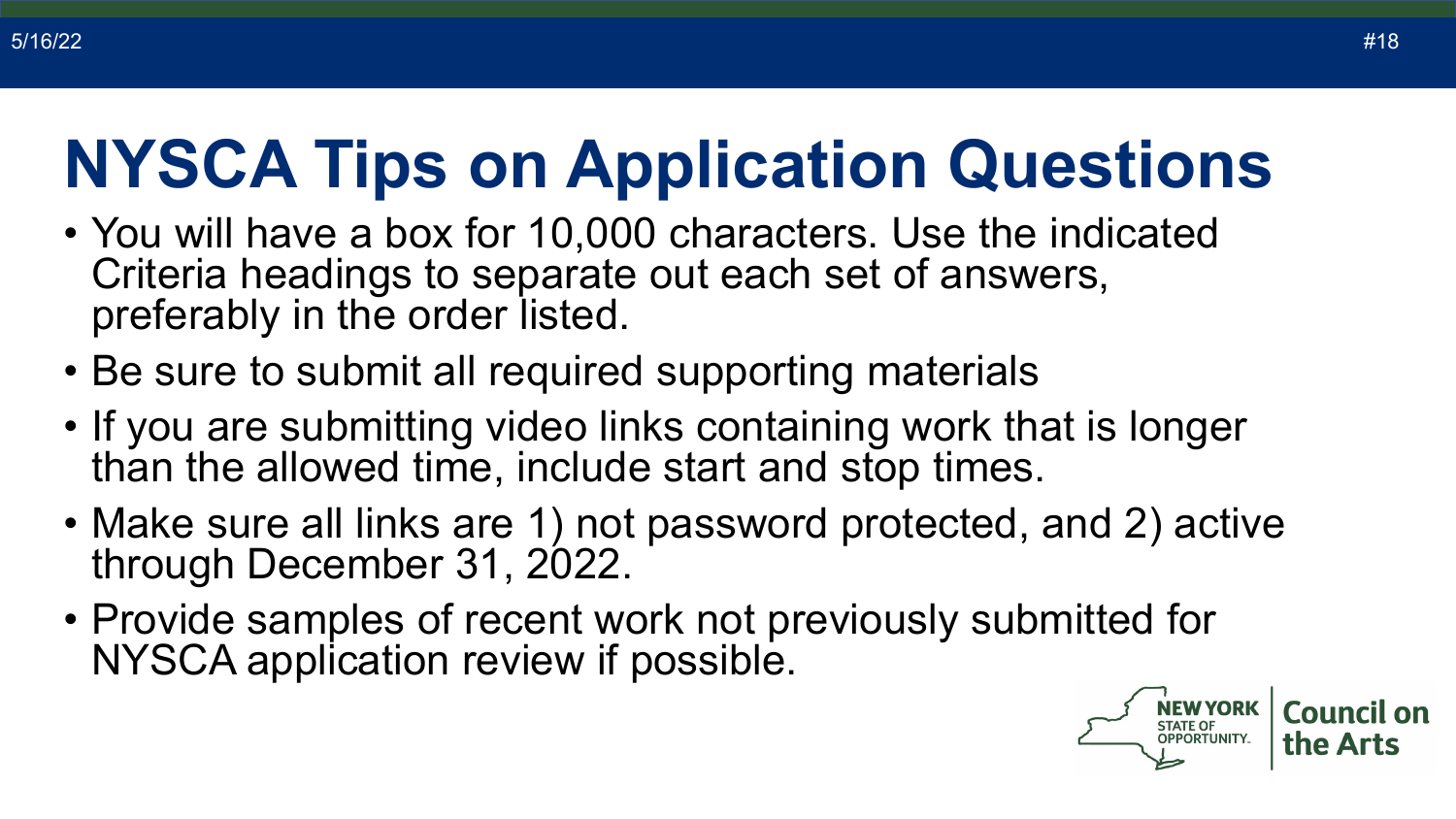### **How will my application be evaluated?**

#### **Criteria**

- **Folk Arts Apprenticeships:** 
	- Creativity
	- Managerial/Financial

#### • **Rehearsal & Studio Space:**

- Creativity
- Public Service
- Managerial/Financial

#### • **Performing Arts Residencies**

- Creativity
- Public Service
- Managerial/Financial

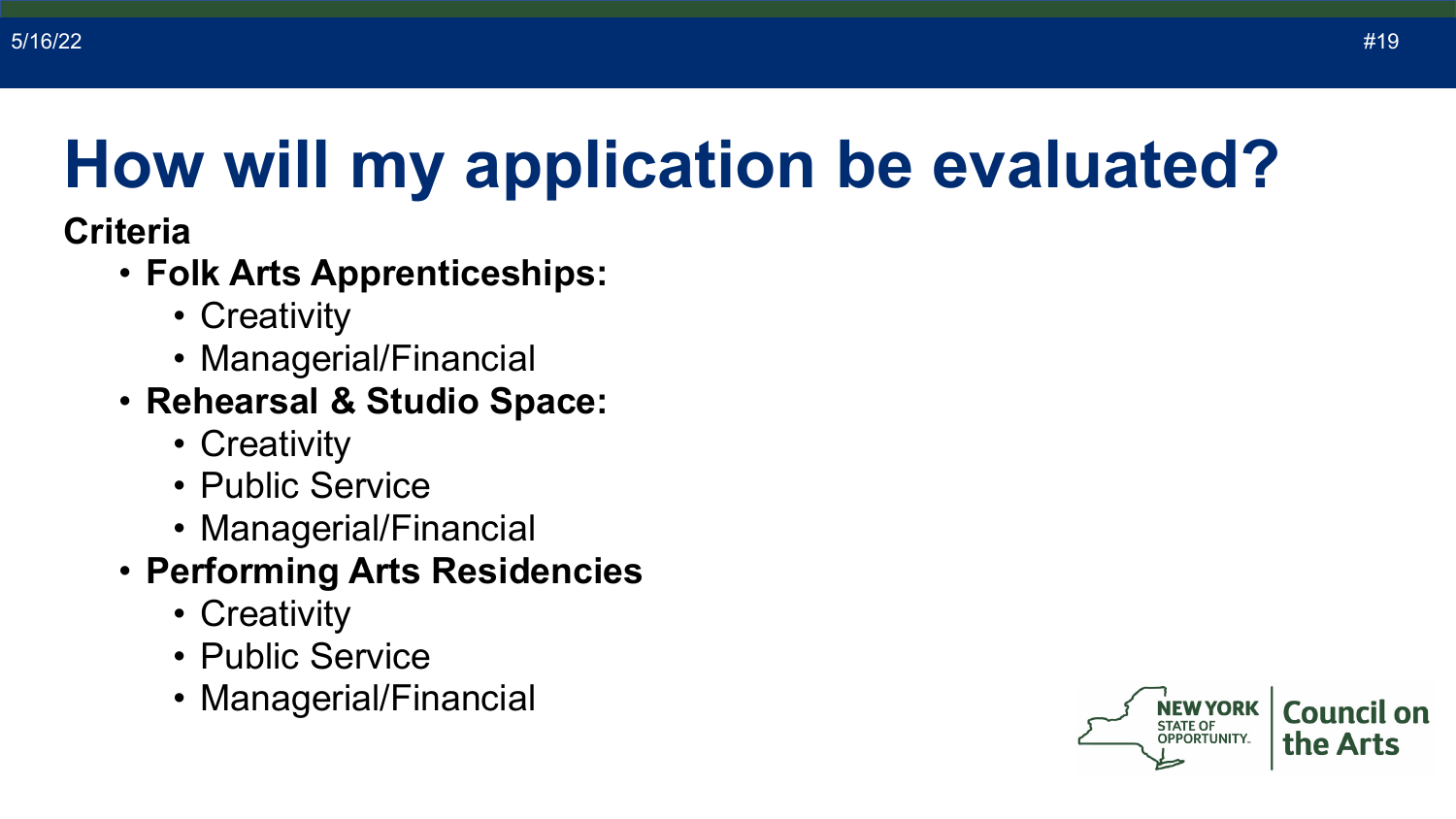### **How will my Application be Evaluated?**

#### **Rubric:**

- Folk and Traditional Arts
- Apprenticeships

| <b>Creativity</b> |  |  |
|-------------------|--|--|
|                   |  |  |

- Shows innovation and/or distinctiveness in curriculum
- Master artist shows a high degree of skill in the specified art form
- Apprentices have the appropriate skill level for the proposed curriculum
- Provides opportunities to learn a traditional art form for a member or members of the community from which the tradition originates
- Preserves a traditional art form to ensure its continuation for future generations

#### **Managerial & Financial**

- Compensation for artist and apprentice(s) is appropriately for the time commitment
- Cost proposed for any other materials is appropriate and feasible
- Curriculum is appropriately structured/feasible and stated goals are achievable

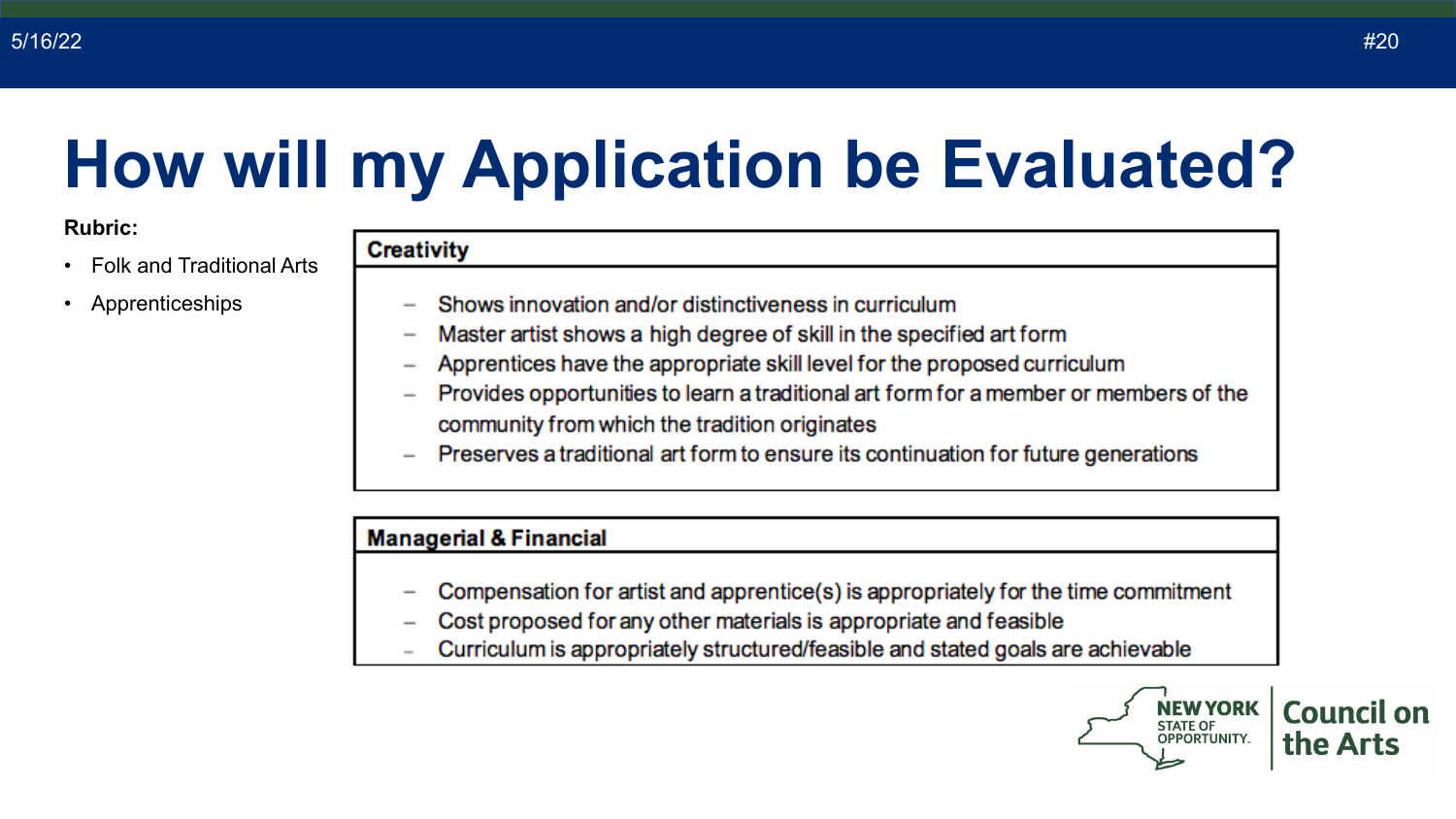#### **How will my Application be Evaluated?**

#### **Rubric:**

- Rehearsal Space and
- Performing Arts Resid

|         | <b>Creativity</b>                                                                            | <b>Public Service</b>                                                                                      | <b>Managerial &amp; Financial</b>                                                           |                                                           |
|---------|----------------------------------------------------------------------------------------------|------------------------------------------------------------------------------------------------------------|---------------------------------------------------------------------------------------------|-----------------------------------------------------------|
| dencies | Clear artistic /<br>٠<br>cultural vision that<br>aligns with<br>organizational<br>mission    | Organization meets<br>٠<br>priority service to<br>historically<br>underrepresented<br>communities          | Staff and board possess<br>۰<br>skills/experience to lead<br>Sound financial<br>management. |                                                           |
|         | Programming that<br>۰<br>is well designed,<br>distinctive, and<br>innovative.                | Organization<br>۰<br>consciously creates<br>opportunity for<br>communities to<br>participate               | Best practices in health<br>and safety measures.                                            |                                                           |
|         | Significant and<br>٠<br>creative<br>contribution to the<br>field / artists<br>and/or public. | Marketing/advertising<br>is inclusive of diverse<br>audiences                                              |                                                                                             |                                                           |
|         | Relevant<br>۰<br>programming that<br>is inclusive of<br>local<br>communities.                | Spaces and<br>programming that<br>conscientiously<br>removes barriers,<br>including to physical<br>access. |                                                                                             |                                                           |
|         |                                                                                              | Active and mutual<br>connection with local<br>or artistic community                                        |                                                                                             | <b>NEW YORK</b><br><b>STATE OF</b><br><b>OPPORTUNITY.</b> |



**Council on** 

the Arts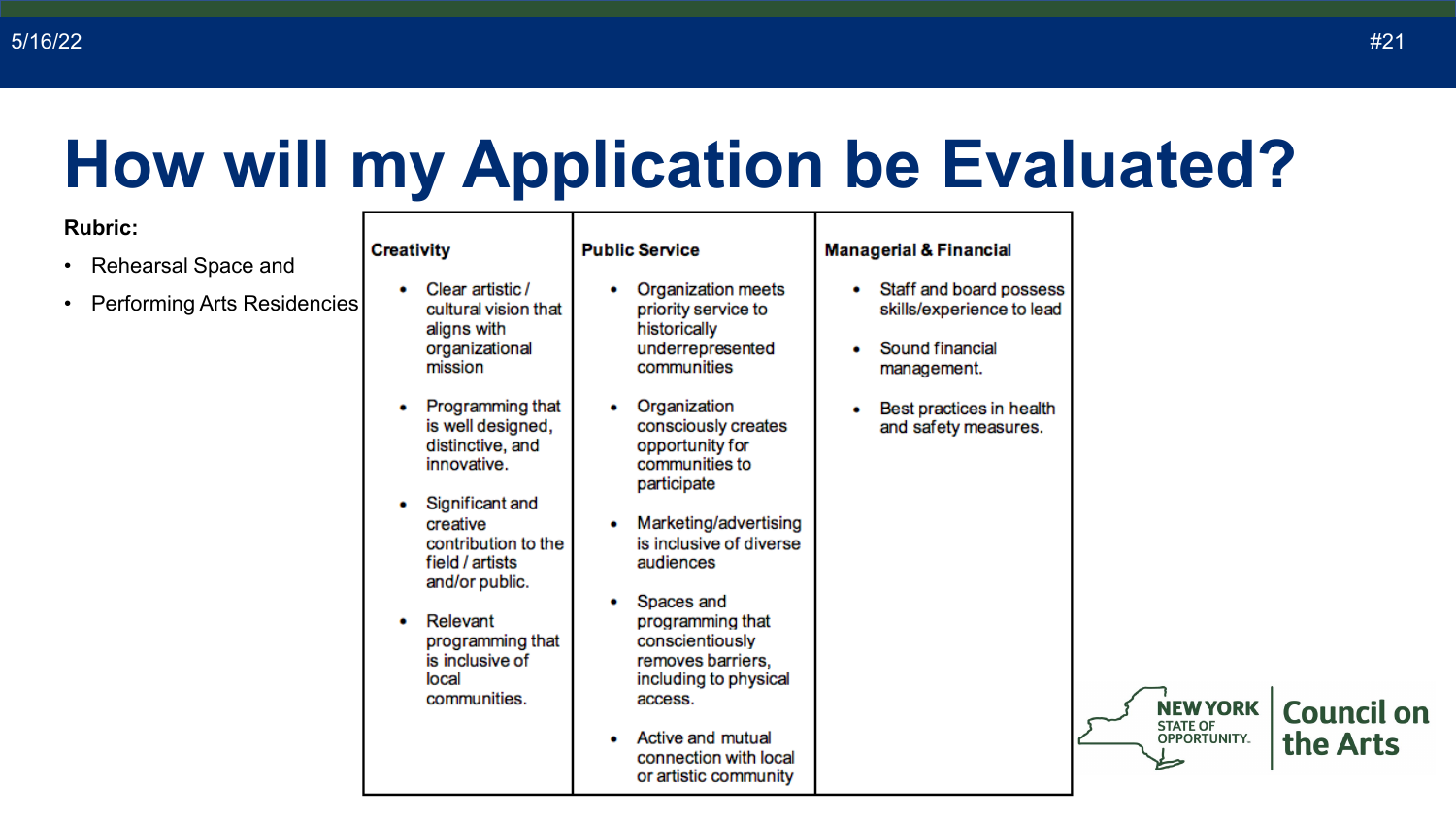# SCORING

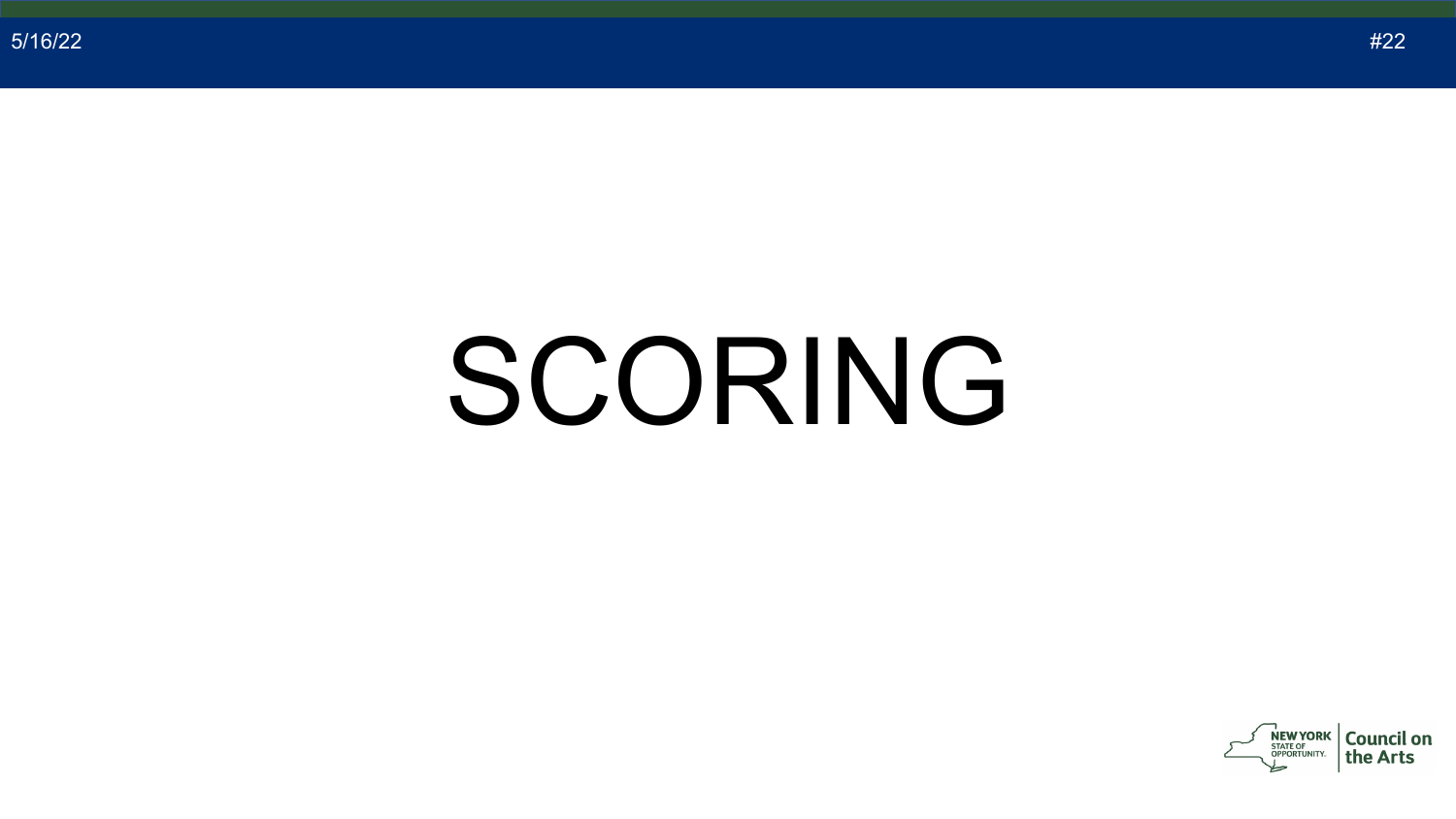| <b>Category Score</b> | <b>Scoring Guide</b>                                                                                                       |  |
|-----------------------|----------------------------------------------------------------------------------------------------------------------------|--|
| 5                     | Meets or exceeds all benchmarks.                                                                                           |  |
| 4                     | Meets most benchmarks.                                                                                                     |  |
| 3                     | Meets some benchmarks.                                                                                                     |  |
| $\overline{2}$        | Meets few benchmarks.                                                                                                      |  |
| $\mathbf{1}$          | Does not meet any benchmarks.                                                                                              |  |
| O                     | Question left unanswered, activities not arts/culture, response provides<br>insufficient detail to understand programming. |  |

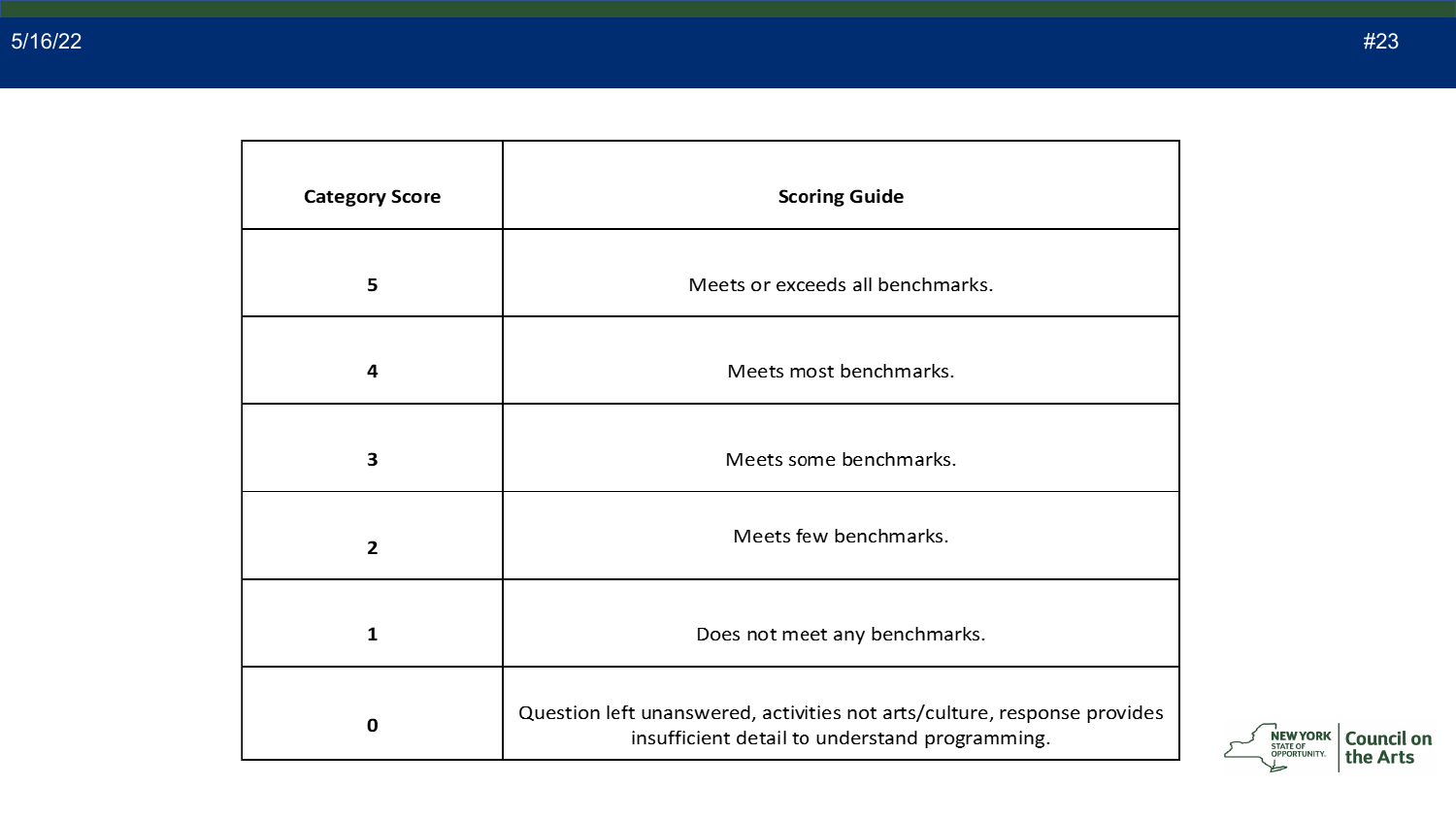# **Scoring (continued)**

• Each criterion will be given a rating from 5-0. The application will receive an overall score which averages the applicable criteria. However, any application scoring 2 and below in any criterion will not be considered for support.

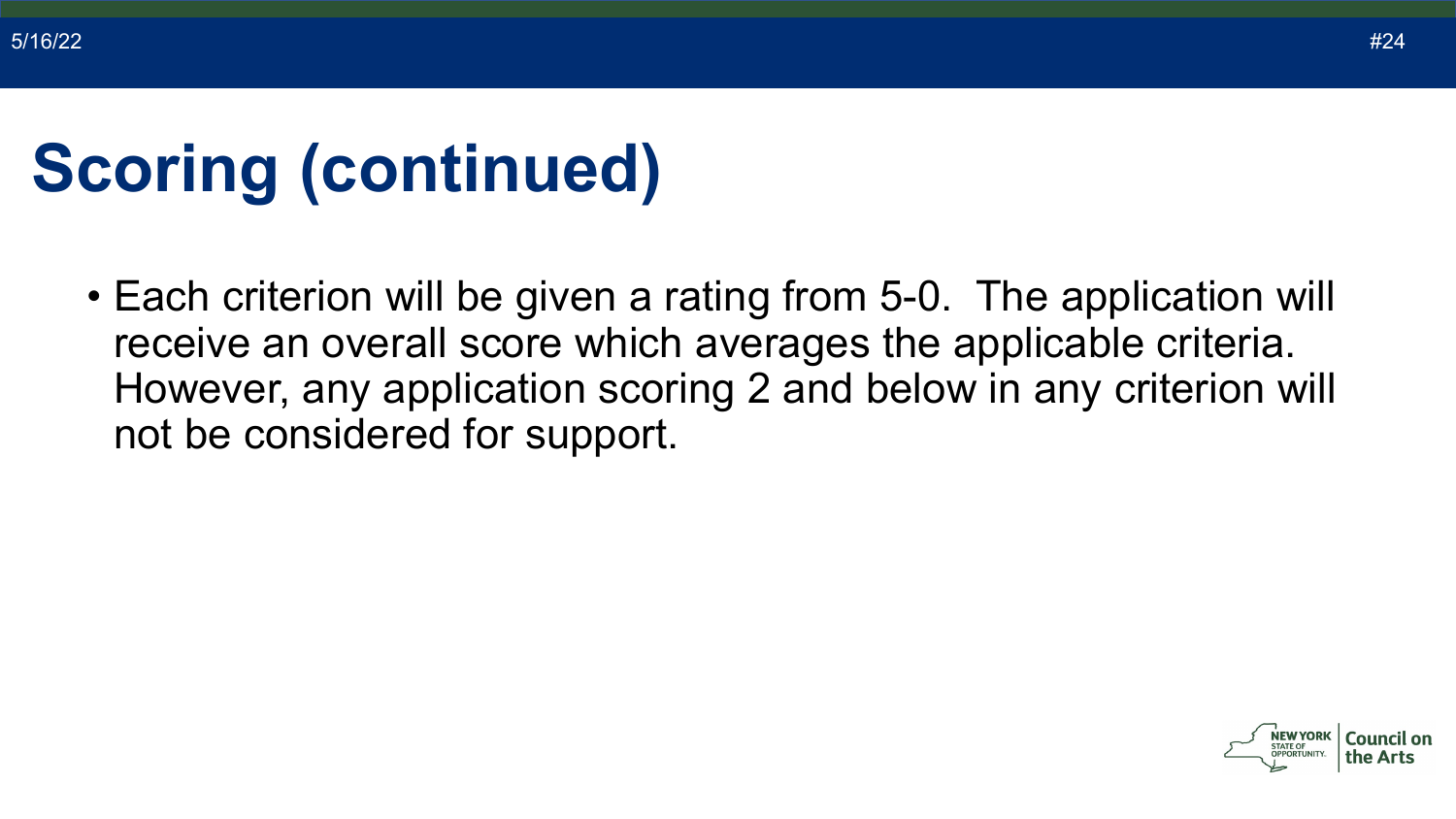### **How is my Application Evaluated?**

- Advisory panels play a key role in NYSCA's grant evaluation process. NYSCA selects a diverse group of professionals from across the state to fulfill the advisory panelist role.
- Each panelist evaluates and numerically rates each request against the criteria in the Funding Opportunity Guidelines. These ratings are then aggregated to one average score for each request. These ratings inform the funding recommendations made by NYSCA staff. The panels meet, with Program staff present, and have an opportunity to discuss applications.
- **Panelist nominations are now being accepted**

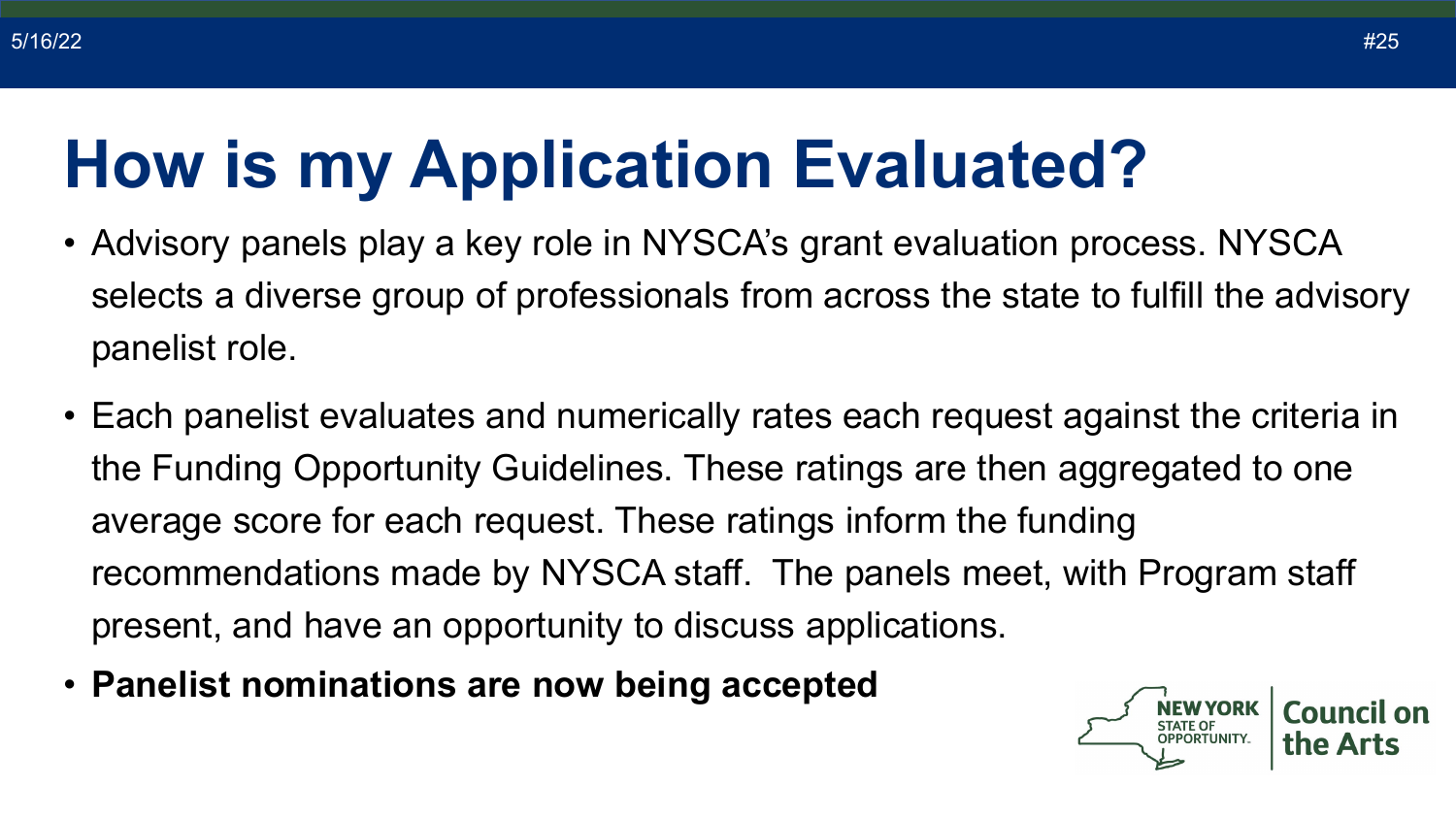### **Frequently Asked Questions (FAQ)**

- **If I apply for Support for Organizations, can I also apply for Special Opportunities?**
	- Yes. You can apply for multiple opportunities, but in most cases can only submit one request per opportunity.
- **Is there a template for the project budget?**
	- No, for Rehearsal Space and Residencies you can submit the project budget in whatever format best suits your proposal (but it should include both income and expenses). Expenses for Apprenticeships should be outlined in the relevant narrative question.

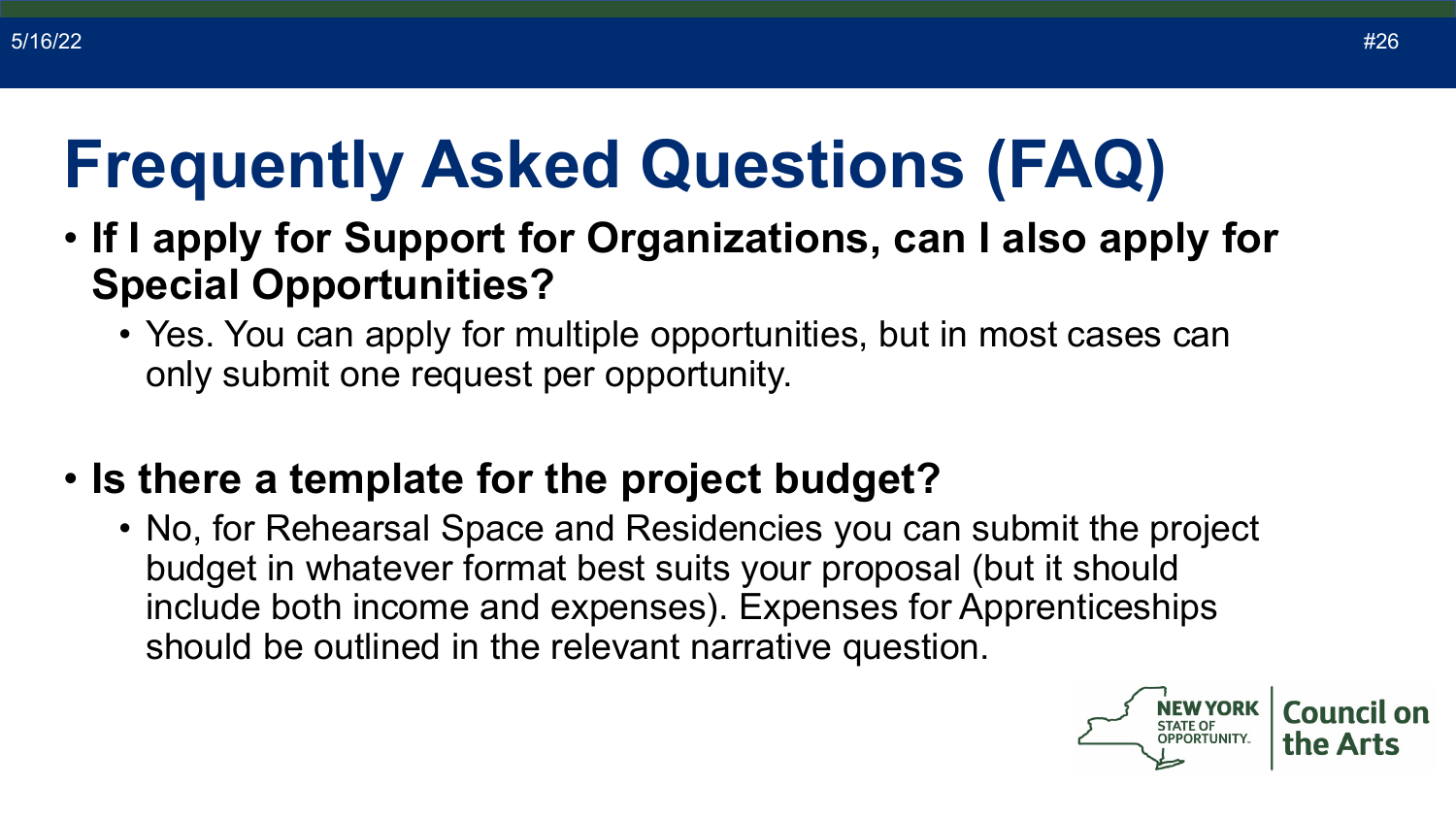### **Frequently Asked Questions (FAQ)**

- **Must the master artist be in New York State?**
	- Yes! The master artist must live in New York State.
- **Can some of the Apprenticeship funds be used for supplies or other expenses related to the project?**
	- While the majority of funds should support the master artist and apprentices, some funds can be used to support other direct program expenses. Please describe these in the response to the relevant question and make the case for why they are appropriate.

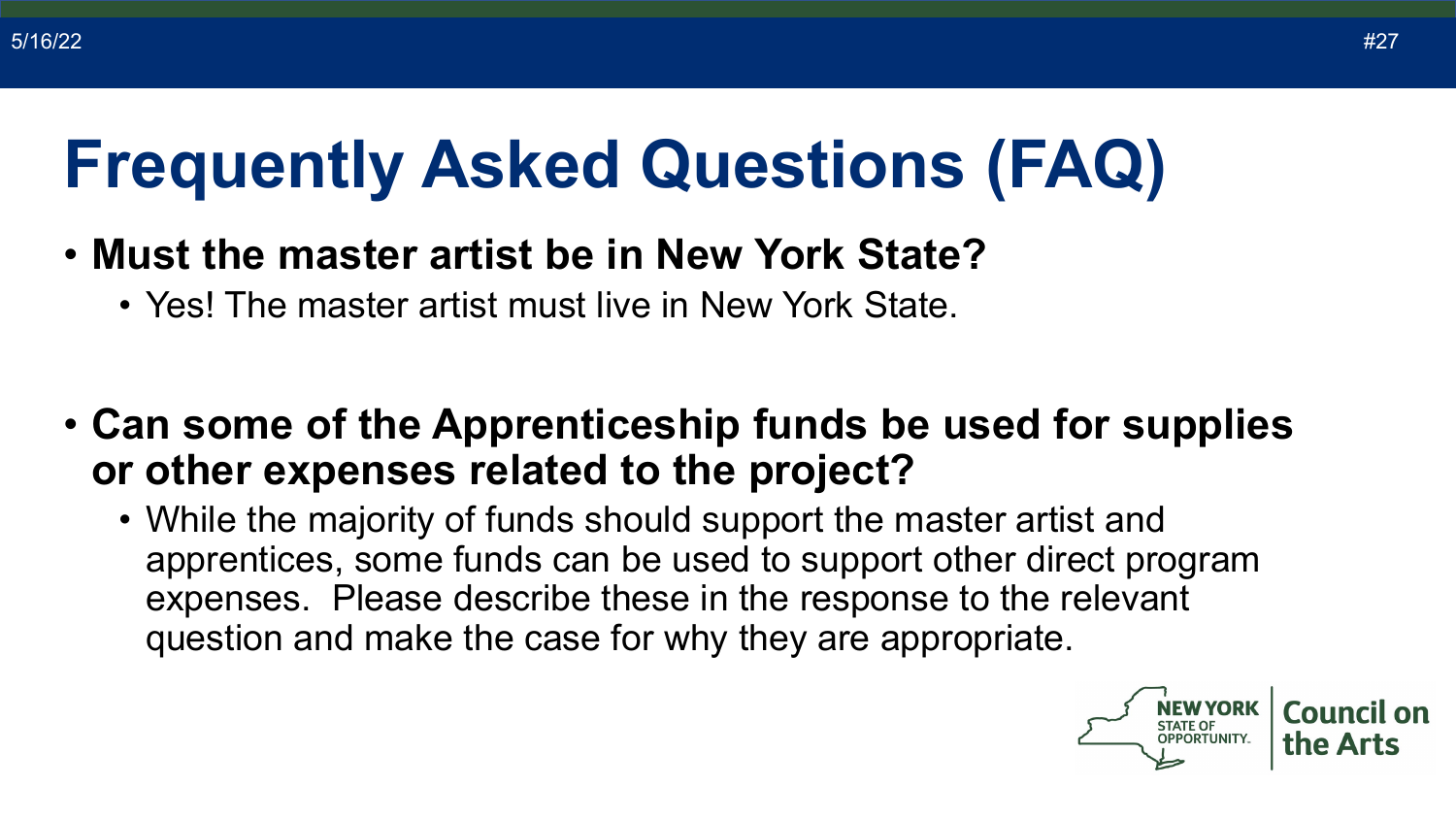### **Frequently Asked Questions (FAQ)**

- **Can organizations that fiscally sponsor an apprenticeship charge a sponsorship fee?**
	- Yes, the budget may include up to 5% of the grant amount for a fiscal sponsorship fee.
- **When will I find out the decision on my application?**
	- December 2022

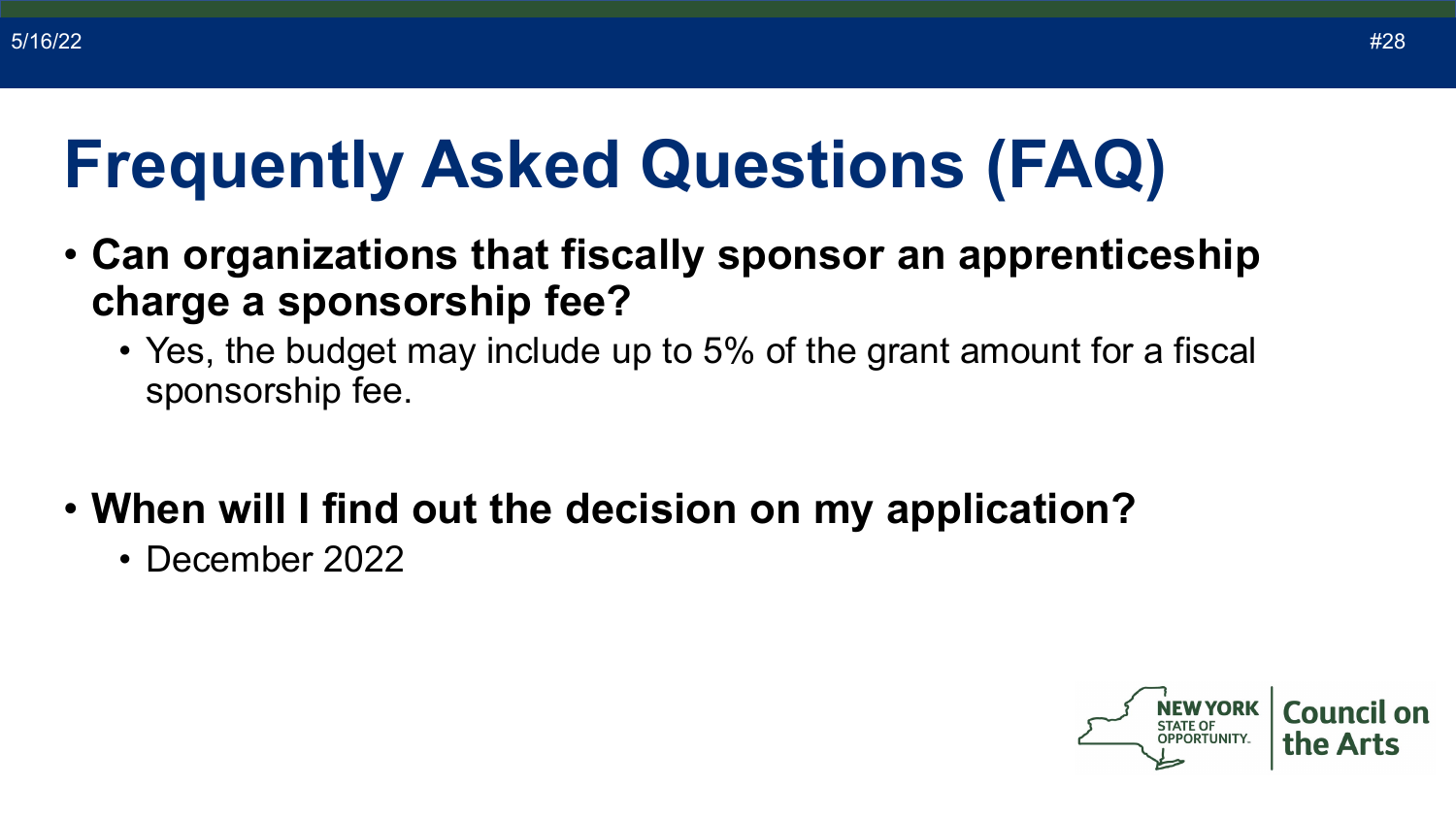### **Who Should I Contact with Questions?**

- For technical questions on submitting online applications or prequalification, contact [help@arts.ny.gov](mailto:help@arts.ny.gov)
- For opportunity-related questions, please contact Program Staff. View contact information here: [https://arts.ny.gov/contact.](https://arts.ny.gov/contact)
- Submit questions at least two weeks before the application deadline. Please note that we do not review written draft application materials.

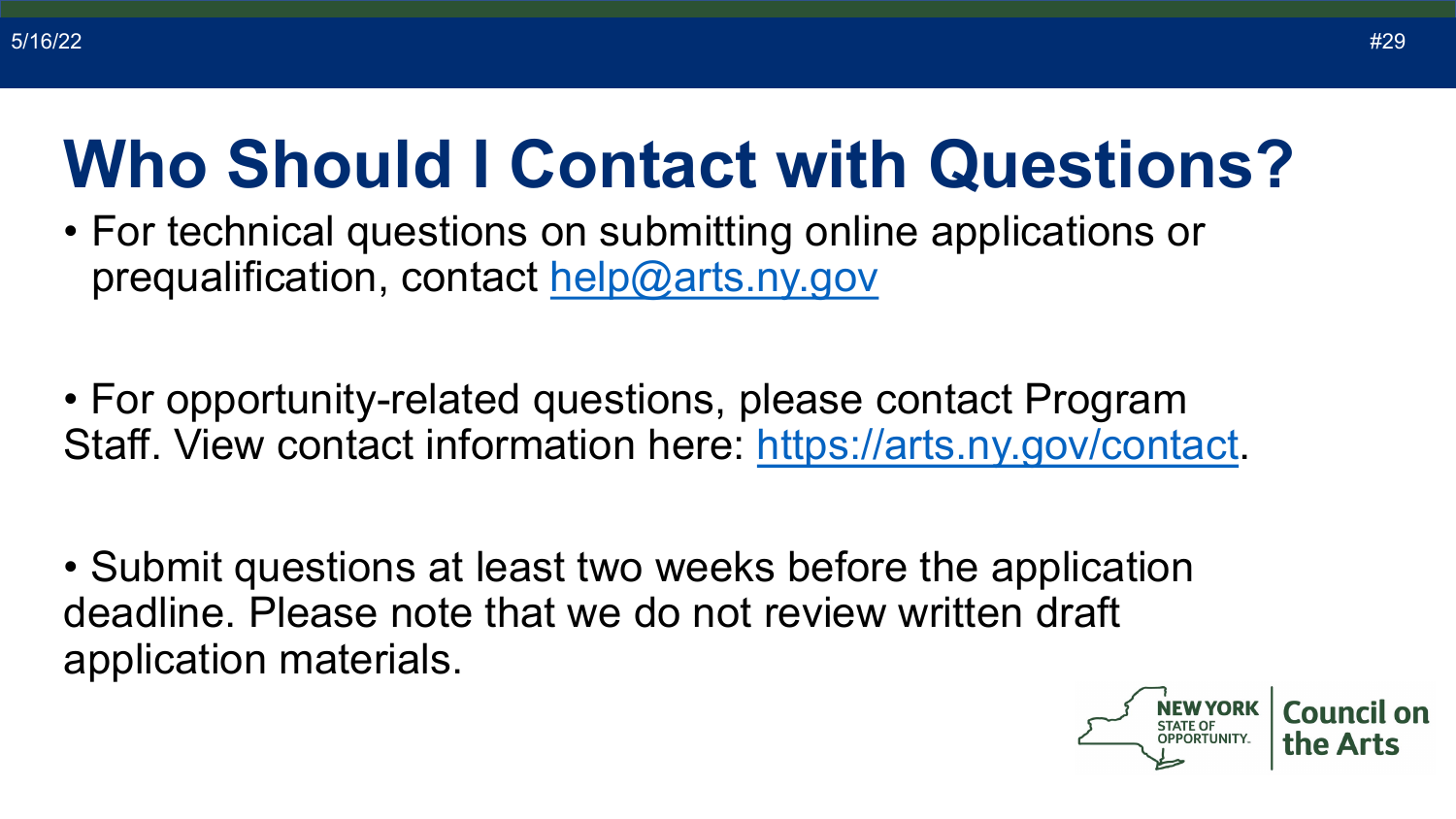### **Next up for NYSCA**

- Webinar Week continues May 16 May 20!
	- **Please note: all webinars are recorded and posted on the NYSCA website**
- Office Hours will begin soon! Please continue to check our website!
- You can reach NYSCA staff beyond office hour sessions
- Don't wait Prequalify! Confirm you are Prequalified.